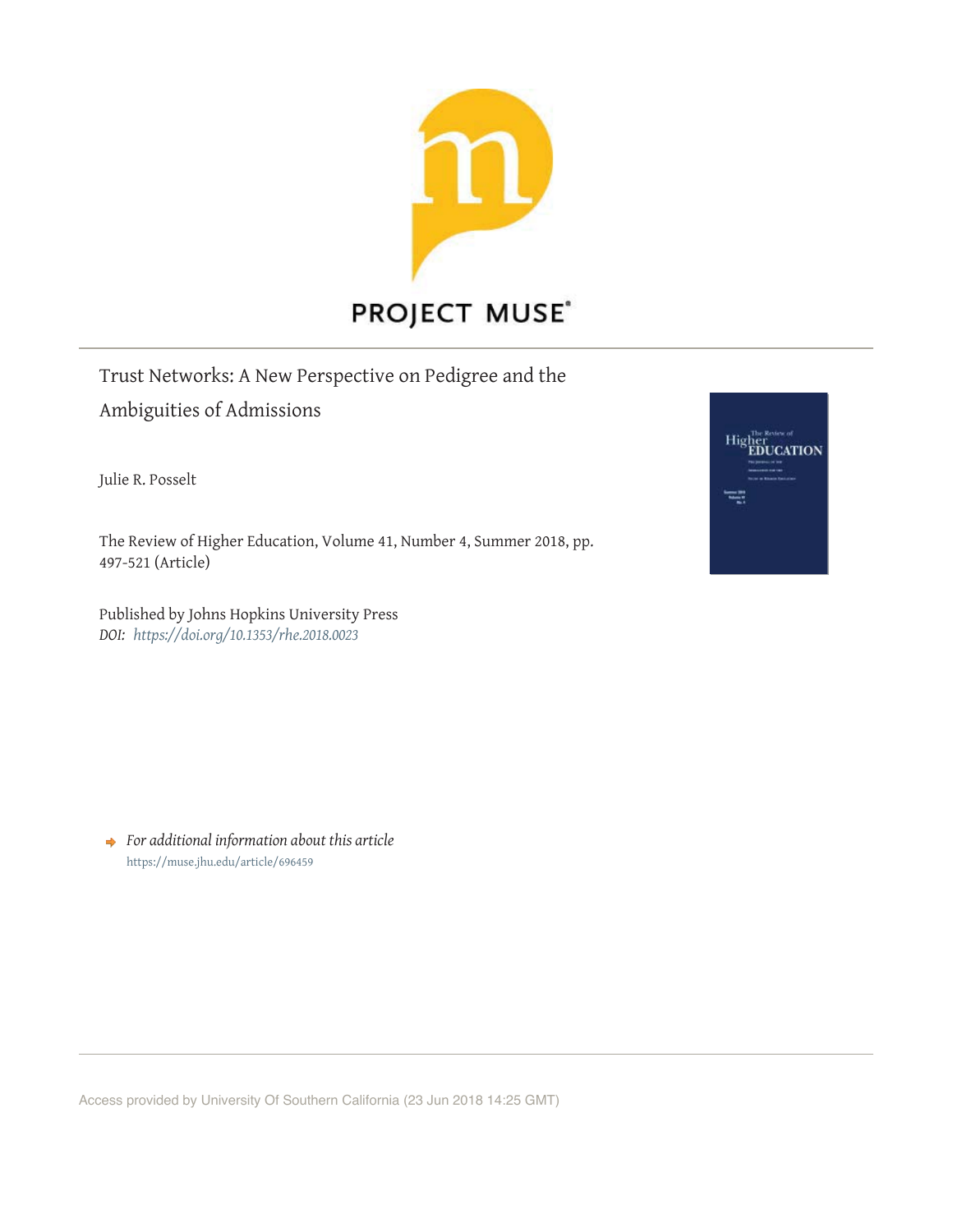*The Review of Higher Education* Summer 2018, Volume 41, No. 4, pp. 497–521 Copyright © 2018 Association for the Study of Higher Education All Rights Reserved (ISSN 0162–5748)

# **Trust Networks: A New Perspective on Pedigree and the Ambiguities of Admissions**

*Julie R. Posselt*

**Abstract:** Privileging elite academic pedigrees in graduate admissions preserves racial and socioeconomic inequities that many institutions say they wish to reduce. To understand this preference, I integrate across perspectives on trust in rational choice, social capital, and social network theories, and use the resulting framework to interpret 68 interviews with faculty reflecting on graduate admissions. Individual and institutional trust networks enable faculty to invest in students' uncertain futures, with trust especially important for interpretations of transcripts and letters of recommendation. I discuss trust networks' consequences for admissions, how they can be expanded, and their relevance for future higher education research.

Julie R. Posselt is Assistant Professor of Education at the University of Southern California and a 2015 National Academy of Education/ Spencer Foundation postdoctoral fellow. Her research examines institutionalized inequalities in selective sectors of higher education, especially graduate education, elite colleges and universities, STEM fields, and the professoriate.

**Please address correspondence to:** Dr. Julie R. Posselt, University of Southern California, Rossier School of Education, 3470 Trousdale Parkway, 704 WPH, Los Angeles, CA 90089

**Acknowledgements:** I am grateful to each of the participants in this study, whose willingness to open up admissions process to an outsider's scrutiny made the findings possible. I also thank Daniel Little for feedback on an early version of this paper's theoretical framework, Michael Bastedo for support of the project from which this paper emerged, and two anonymous reviewers for productive feedback. This research was funded by grants from the University of Michigan Rackham Graduate School and Center for the Public Policy in Diverse Societies, as well as the National Association of Graduate Admissions Professionals.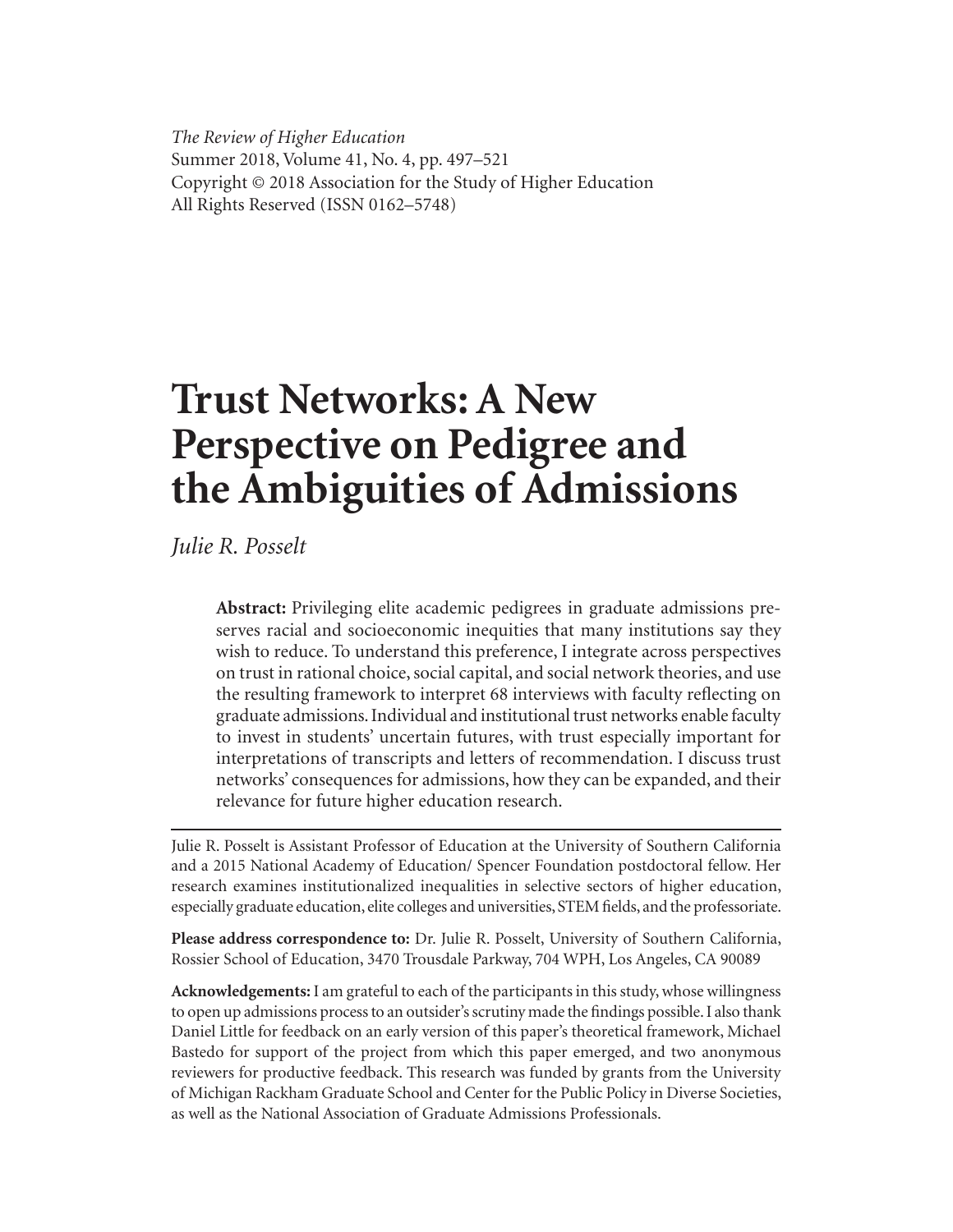Professors' judgment is a factor in academic gatekeeping throughout academe, from peer review, to the awarding of fellowships, to the hiring of staff, administrators, and fellow faculty (Lamont, 2009; Twombly, 1992; Van den besselaar & Sanström, 2015). Among the contexts in which professors' judgment shapes access to and promotion within academe, doctoral admissions has largely escaped scholars' attention (Campbell, 2009; Rogers & Molina, 2006). However, studies over the last three decades have consistently found a positive relationship between college selectivity (or prestige) and admission to graduate school (Attiyeh & Attiyeh, 1997; Lang, 1987; Zhang, 2005). This paper's goal is to examine how and why this relationship exists.

The current tendency to privilege elite academic pedigrees in graduate admissions preserves racial and socioeconomic inequities in graduate education—inequities that many colleges and universities say they wish to reduce. American colleges and universities are stratified by admissions selectivity (Bastedo & Gumport, 2003), and although 90% of high school graduates who score in the top 50% of the SAT/ACT score distribution go on to some postsecondary education, college students of color are concentrated in less selective institutions, from which fewer students go on to graduate study (Carnevale & Strohl, 2013; Posselt, Jaquette, Bastedo, & Bielby, 2012). Specifically, whereas 16% of Asian American and 7% of white high school graduates in 2004 enrolled in the most selective institutions, just 2–3% of African American and Latino students did (Posselt, Jaquette, Bastedo, & Bielby, 2012). Carnevale and Strohl (2013) argued that white students ultimately maintain higher graduate school enrollment because they tend to enroll in more prestigious undergraduate institutions. A narrow view of college quality when evaluating graduate school applicants is therefore one way that inequities are reproduced in U.S. graduate education (Garces, 2014; Gopaul, 2015; Margolis & Romero, 1998). To broaden participation will require a broader perspective on college quality, and encouraging this broader perspective starts with understanding how judgments of pedigree are currently formed.

# **CURRENT PERSPECTIVES ON PEDIGREE IN ELITE SELECTION**

Research on graduate admissions in the United States began in the mid-20<sup>th</sup> century as professors and institutional researchers assessed whether college grades and scores from the Graduate Record Exam (GRE) could reliably predict student success in graduate school (Borg, 1963; Cureton, Cureton, & Bishop, 1949; Lannholm, 1968; Newman, 1968). Scholars have come to mixed conclusions, but findings tend to show that the GRE's predictive validity is strongest for first-year grades and weaker for the longer-term measures of success (Kuncel, 2007; Marston, 1971). This pattern is partly due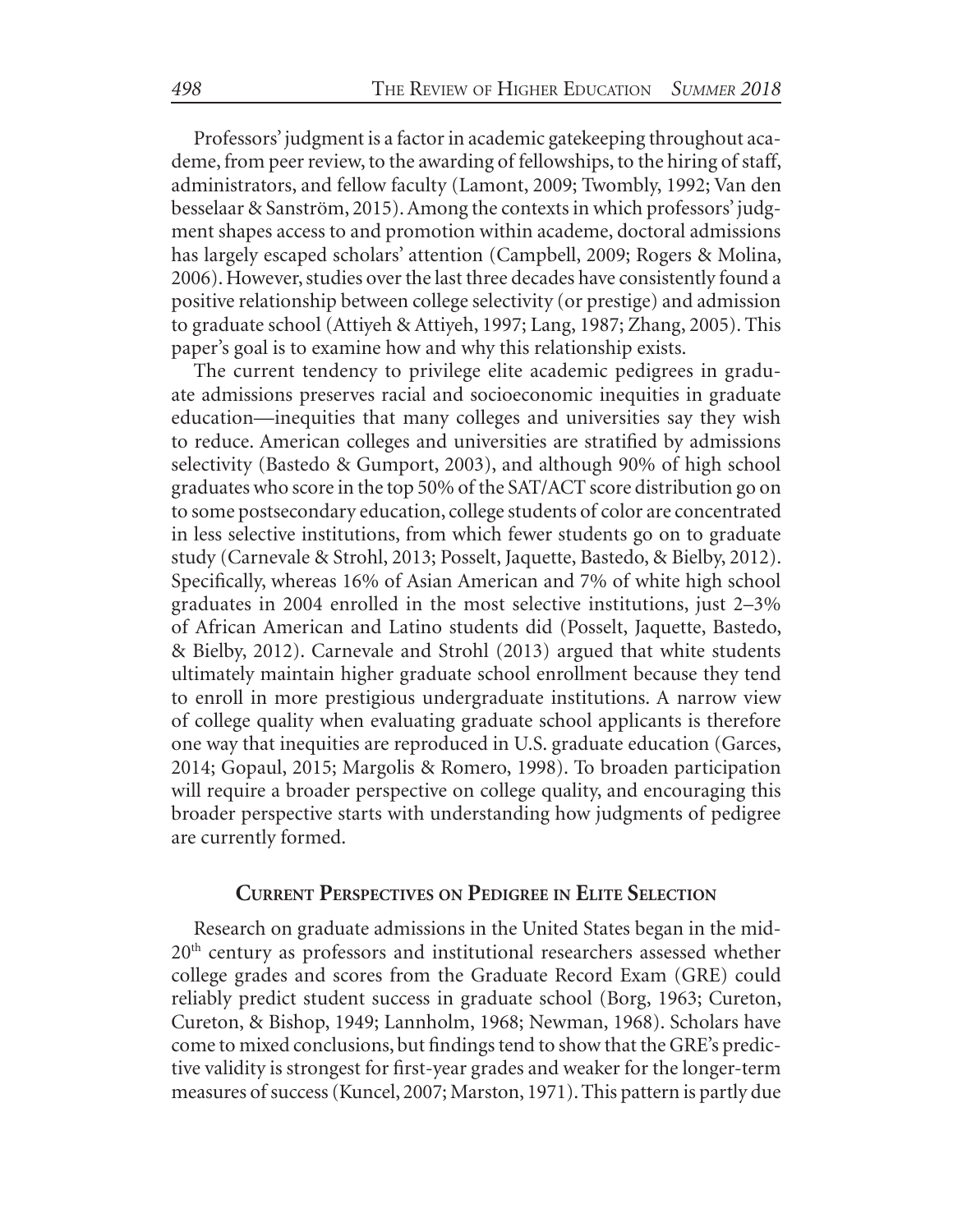to a concentration of applicants in the right tail of the distributions of both GRE scores and grades, which both attenuates correlation coefficients with graduate school outcomes and complicates professors' ability to use these criteria to distinguish among applicants (Klitgaard, 1985; Posselt, 2014).

Signaling theory asserts that in such a situation, the credentials in question will weaken as marks of distinction. Under conditions of predictive uncertainty, the value of a credential is inversely proportionate to its availability in the market (Spence, 1973). In this case, it is understandable that reviewers would turn to other criteria when 1) many people obtain high grades and GRE scores and 2) those measures' relationships with long-term measures of success are debated. Signaling theory also explains why faculty would turn in particular to judgments of college pedigree, because market uncertainty often drives up the quality attributed to elite organizations (Podolny, 1994, Spence, 1973). "Status serves as an informational cue that can be used to differentiate a focus set of actors when underlying quality differences are not transparent" (Sauder, Lynn, & Podolny, 2012, p. 14.6). Factoring college prestige into their evaluations may help faculty feel they are capturing greater variance in applicant quality than they can discern from GRE scores and grades alone. However, signaling theory does not explain why, among the universe of possible alternative criteria, status so often becomes the "informational cue" of choice. Further, it overlooks social psychological processes by which judgments of institutional reputation are formed (Bitekine, 2011). Other mechanisms are needed to help explain the enduring power of status to guide judgment.

One such mechanism in doctoral admissions is elite homophily, or a preference for self-similarity among elites (Posselt, 2016). Present not only in admissions, elite homophily has also been the focus of other recent sociocultural analyses of elite selection. Rivera (2015) evocatively described the "golden pipeline" from a very small handful of Ivy League universities into entry-level jobs in investment firms, noting how hiring for such positions is effectively a process of cultural matching. Bourdieu's (1977, 1986) theory of social reproduction offers a related perspective. He identified a homology between the patterns of privilege that promote ascension through the French educational system and the patterns of privilege that reproduce social stratification, broadly. From his perspective, professors in elite educational programs narrowly define which affiliations, relationships, and degrees should count as valued social capital and institutionalized cultural capital; they do so in order to limit mobility, reinforce their own continued elite status, and uphold cultural qualities of the academy.

However, homophily and social reproduction cannot explain evidence in the broader study on which this paper is based that faculty from even modest backgrounds easily fall back on institutional prestige in doctoral admissions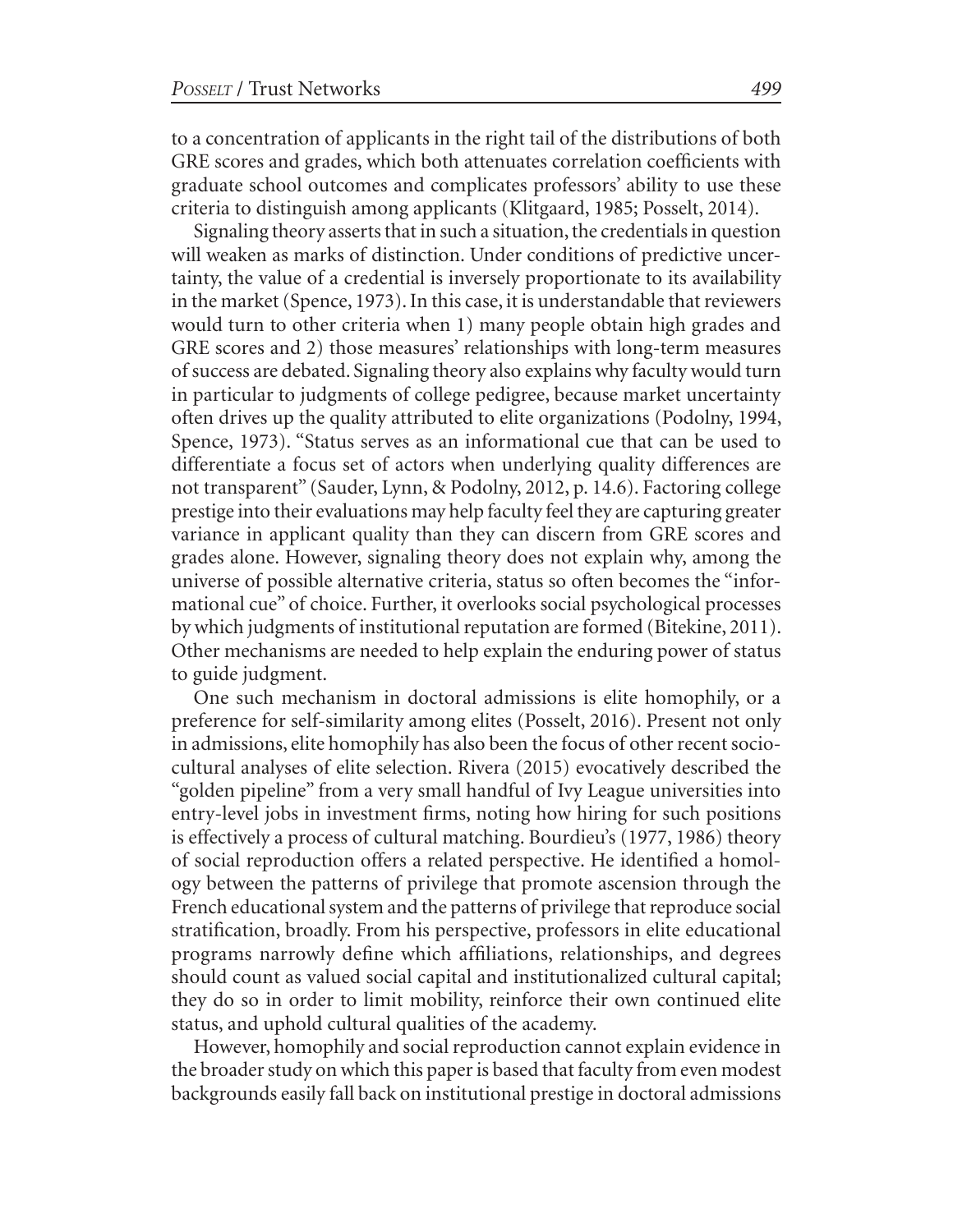review (Posselt, 2014, 2016). In that study, "incomplete information" about applicants and their futures was the most frequent response to an interview question posed to 68 professors: "What makes graduate admissions decisions difficult?" Building from this finding and the insights of signaling theory, elite homophily, and social reproduction, I explored trust as a sociocognitive mechanism of professional judgment.

## *How Might Trust Shape Admissions Decision Making?*

Mechanisms are causal patterns, often rooted in purposive action (Hedstrom & Swedberg, 1998; Tilly, 2005b), that provide narratives for observed correlations (Elster, 2007). Several areas of recent social science research suggest that trust is an important mechanism, affecting social relationships in predictable ways across a variety of professional contexts (Putnam, 1995; Zak, 2008). Here, I present three of the most prevalent perspectives on trust in social research—rational choice, social capital, and social networks— and how they can inform our understanding of how professors judge quality. Then, I offer a conceptual framework that relates these perspectives to one another and to current findings about admissions.

**Trust in rational choice theory.** Trust can be thought of as a combination of emotion, calculation, and action. Rational choice theorists assume agents make decisions primarily to maximize utility, and they have defined trust as an expectation that others will take actions that serve their own selfinterest (Kohn, 2008). To trust, they say, is to place the accomplishment of one's self-interest in someone else's hands. From this angle, trust involves a willingness to assume risk and to open oneself to the possibility of gain as well as loss (Kohn, 2008). Within relationships, a recursive cycle of trust reduces perceptions of uncertainty and risk. Over time, as an individual or organization proves trustworthy, the choice to trust again seems more rational and to involve less risk. In effect, trust is both *earned* (by the person or institution in whom trust is placed) and *learned* (by the person who is placing their trust).

**Trust in social capital theory.** Trust also occupies a central place in theories of social capital, defined as "possession of a durable network of more or less institutionalized relationships of mutual acquaintance and recognition" (Bourdieu, 1986, p. 248). To Bourdieu, investment in relationships both provided access to and represented indirect investment in, the resources (i.e., capital) of the network (Bourdieu, 1977, 1986). Coleman (1988) emphasized the value of social capital inherent "in the *structure* of relations between actors and among actors" (p. 598)—a structure that consists of norms, expectations, and information channels.

Subsequently, Putnam (1995) and Fukuyama (1995) named trust as one such norm and expectation. Contrasting with a perspective of trust as rooted in self-interest, the social capital perspective posits that relationships estab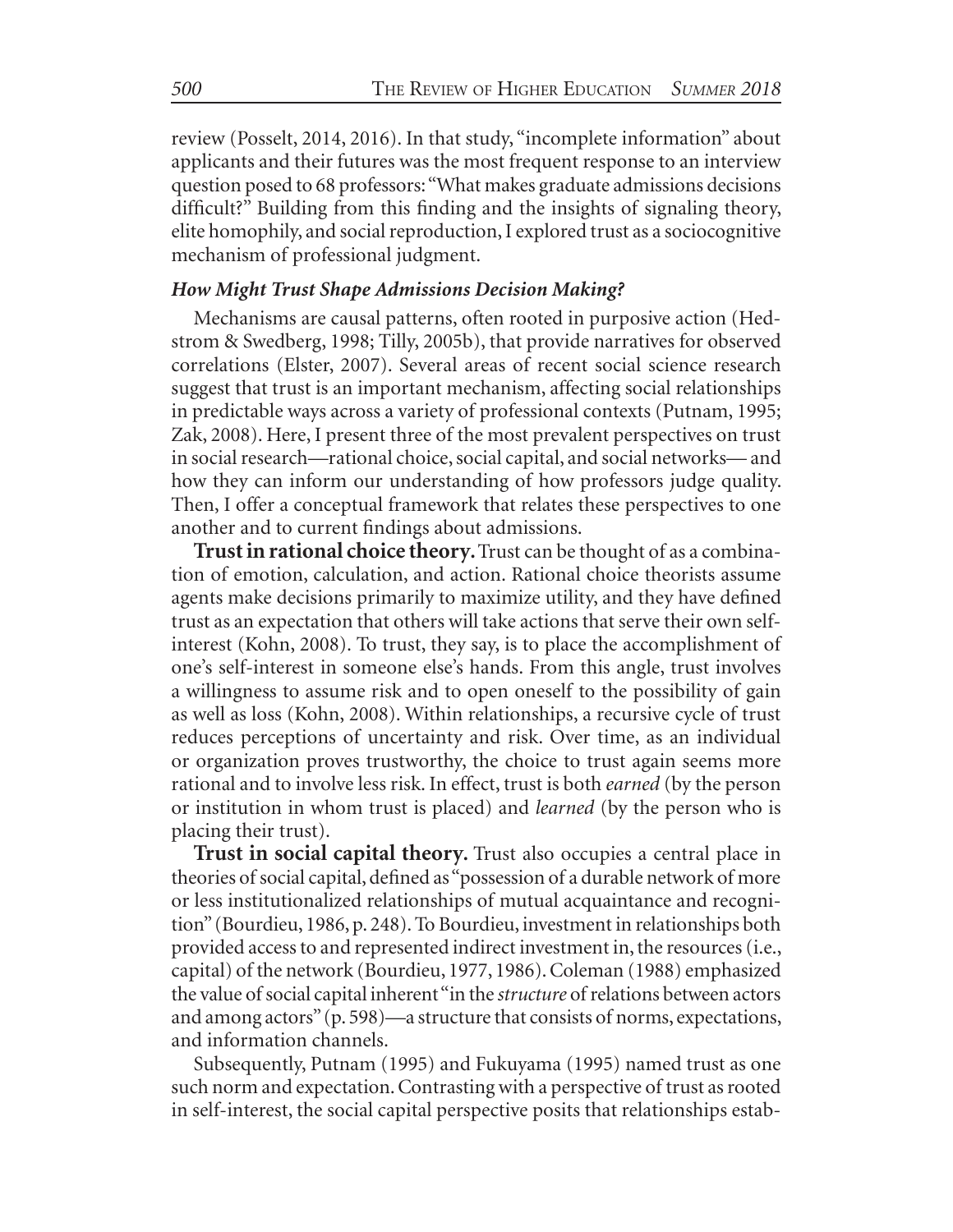lished according to shared values and interests are more effective because their transaction costs are lower and "prior moral consensus gives members of the group a basis for moral trust" (Fukuyama, 1995, p. 26). By foregrounding "norms of reciprocity and trustworthiness that arise" from social networks (Fukuyama, 1995, p. 19), social capital becomes a group capability that enables collective advancement and legitimacy, not only a resource by which individuals maximize opportunities and self-interest.

**Trust networks.** Rational choice and social capital perspectives are both represented in theories of trust networks, defined by Tilly (2005a) as "ramified interpersonal connections, consisting mainly of strong ties, within which people set valued, consequential, long term resources and enterprises at risk to the malfeasance, mistakes, or failures of others" (p. 12). Conformity with a network's prevailing norms can be interpreted as social control, but loyal participation in networks such as religious groups, agricultural cooperatives, and mutual aid societies confers real rewards (Tilly, 2005a). Trust networks that enforce clear boundaries are more effective than those with weak or diffuse boundaries (Buskins, 2002; Tilly, 2004), and careful, ongoing recruitment and integration of new members is necessary for organizational survival beyond a single generation (Tilly, 2005a).

A network can be analyzed as a function of how its relationships are distributed and embedded or in terms of the common enterprise that holds it together. In academia, the enterprise is often intellectual. According to Randall Collins, "Networks are actors on the stage of intellectual history. The contents of intellectual creativity are constructed out of interactions in social networks" (Collins, 2010, n.p.) that contest, negotiate, and refine what is known. This enterprise depends on trusting relationships, the trustworthy judgment of one's colleagues, and trust in the legitimacy of peers' scholarship and of research and peer review processes generally. Trust is therefore weaved throughout the fabric of academic life and contributes to the continuation of academic organizations.

**Academic networks produce inequality.** Academic hiring and admissions are two processes by which decision makers rely upon existing networks of trust to integrate new members. However, two important studies have also lent insight into specific processes by which social networks can reproduce inequality in higher education. Through qualitative research, Danowitz Sagaria (2002) analyzed efforts by academic decision-makers to minimize the risks associated with hiring new leaders. The latter stages of decisionmaking emphasized considerations of applicants' conformity, or "fit," with the organization. As a criterion to fulfill, fit signaled institutional compatibility and a low risk of challenging the status quo. Fit was also a means by which shared networks affected the application information that decision makers deemed legitimate. "Search chairs were reluctant to accept information as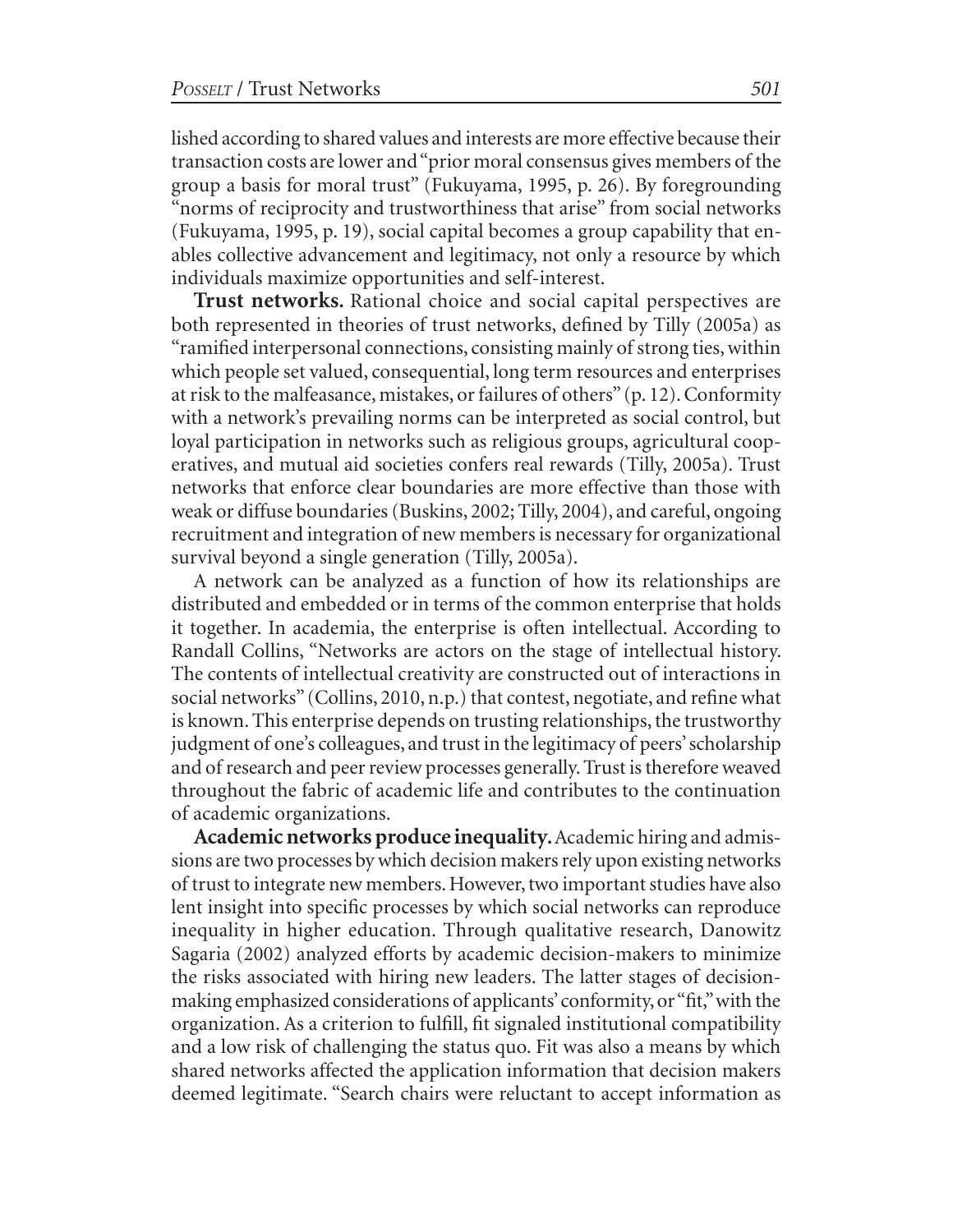factual and complete unless they knew the reference or informant. By privileging information from known sources, search committees effectively limit the range of information they were willing to consider" (Danowitz Sagaria, 2002, p. 689). Shared networks thus promote trust and the appearance of fit, whereas segregated networks present barriers to trustworthiness and, as a result, encourage homosocial reproduction. From this perspective, the combination of women and people of color being *over*represented in less selective colleges and universities and *under*represented in elite institutions creates segregated academic networks, which may subtly stratify who is deemed trustworthy in graduate admissions.

A second study, focused on the production and hiring of sociologists, is Burris's (2004) multi-method analysis of prestige hierarchies in Ph.D. exchange networks. Burris observed that sociology departments considered it acceptable to place their Ph.D.'s into jobs in lower-ranked programs, even while striving to recruit faculty from departments that were at least as prestigious as their own. One-third of the professors hired into 94 sociology departments earned their Ph.D.'s in the top 5 ranked departments, and graduates of the top 20 departments took about 70% of the total faculty positions. Through the number and pattern of institutional relationships that departments create by exchanging their Ph.D.'s, they create field-specific social capital and reinscribe departmental status. A similar pattern may apply in graduate admissions: Departments may be willing to send their own undergraduates to lower-ranked doctoral programs but admit graduate students mainly from peer programs and those that are at least as prestigious.

**Conceptual framework.** Given this research and theoretical foundation, I conceptualize trust networks' structure and potential for influence on graduate admissions as due to both interpersonal relationships among individuals and organizational relationships among graduate programs. Current applicants have the potential to bridge universities and academic departments, and they are more likely to do so if there is a dense network of prior individual relationships among their faculty and/or alumni. Figure 1 depicts relationships that may affect the creation of a tie between the current applicant and a graduate program. Potential person-to-organization relationships are represented as solid lines, and person-to-person relationships are dotted lines. The double line represents the potential for the presence of a strong tie encouraging exchange between two graduate departments and/or universities, such as pipeline efforts like the Fisk-Vanderbilt Bridge Program, membership in the same state higher education system, or common affiliation with a group like the Ivy League.

At the individual level, the need for trust in an applicant is directly tied to the tacit understanding that each student is a potential investment, comes with a profile of financial and reputational risk for the department/program,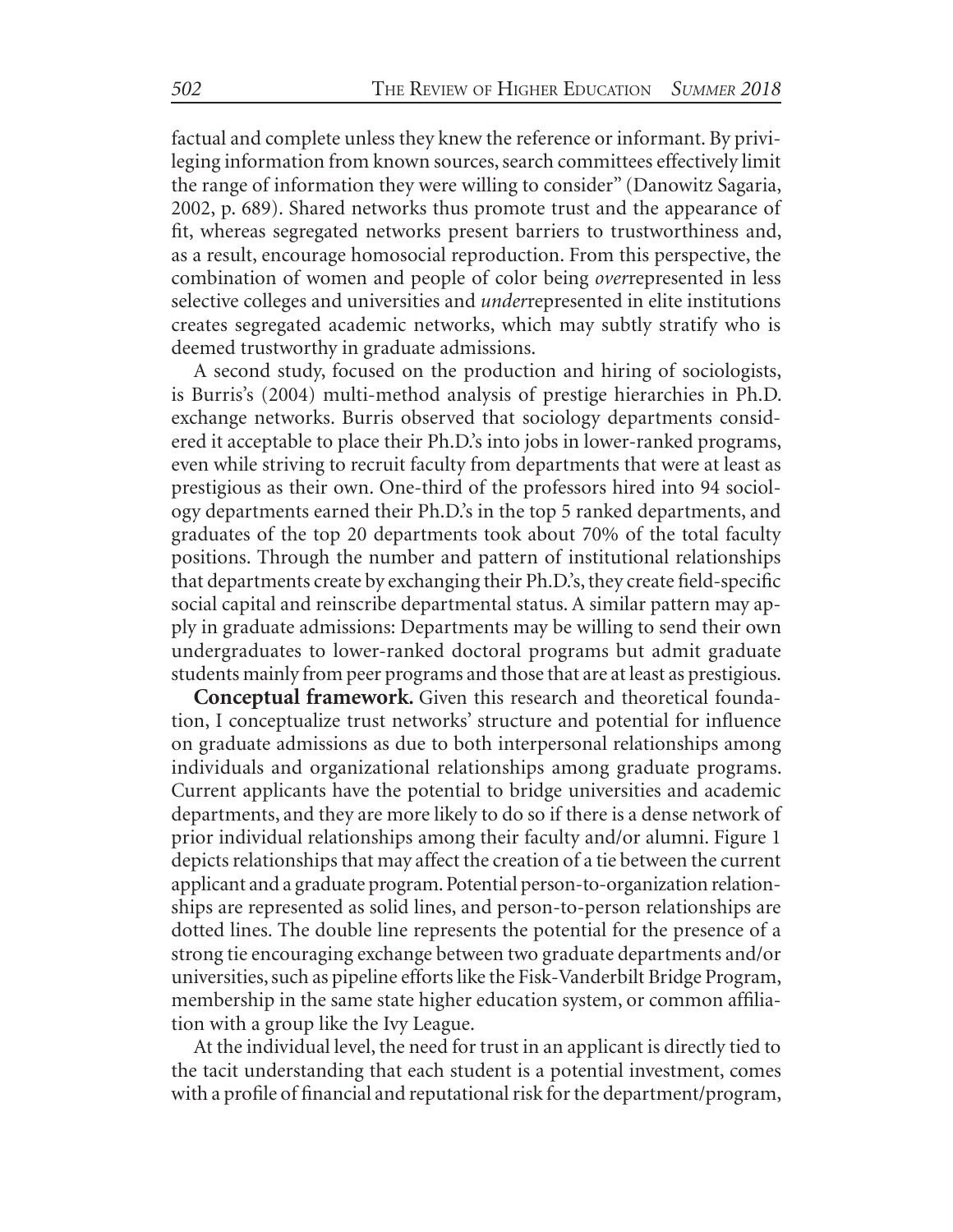

*Figure 1. Structure of Trust Networks in Graduate Admissions*

*Note: Solid lines depict potential person-organization relationships; dotted lines depict person-person relationships; the double line represents a possible organizationorganization relationship.* 

and may affect the productivity of the student's advisor to an unknown degree (Klitgaard, 1985; Posselt, 2016). This investment mindset makes many professors risk averse, especially in the face of ambiguities about student quality and likelihood of success. Professors may also default to assumptions about institutional quality as a proxy for student quality. A "university halo effect" thus favors students and alumni of respected educational institutions (Paxton & Bollen, 2003), and professors may make positive inferences about specific, unknown attributes. Additionally, through the content of letters of recommendation, the reputation of their authors, and judgments of program alumni who also came from the applicant's college or university, faculty gather proxy information about the quality of an applicant.

At the organizational level, graduate programs are embedded in trust networks composed of graduate programs that are regarded at least as highly as one's own. Danowitz Sagaria's work (2002) implies that recommendations from individuals and institutions in the trust network may be deemed more reliable, and Burris's (2004) findings suggest that graduate programs' patterns of exchanging students may be a process by which programs build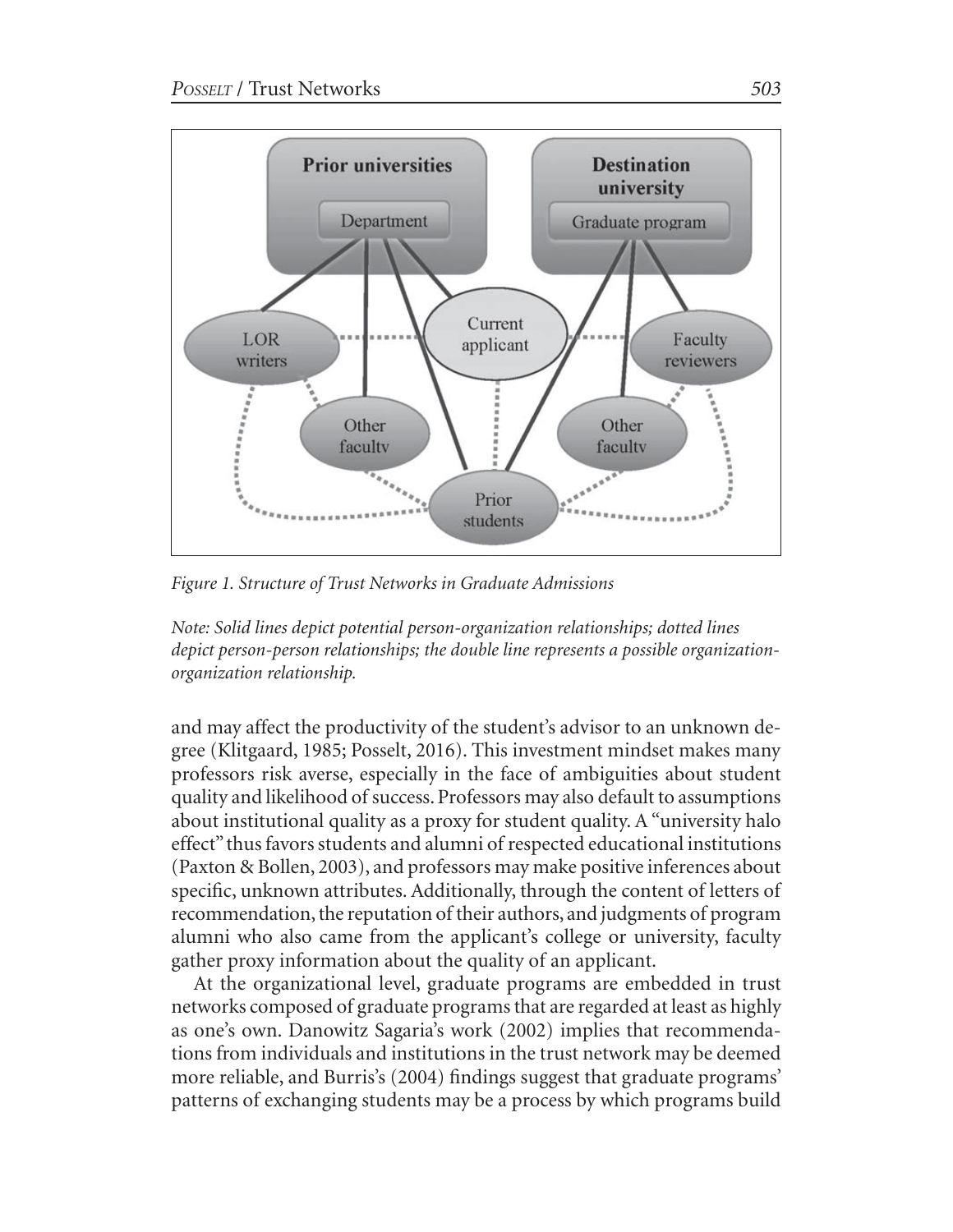social capital and reinforce discipline-specific status hierarchies. Such findings are also consistent with signaling theory and the halo effect, which would hypothesize pedigree to be a key determinant of whom they trust. "Status takes on a life beyond the objective resources of the university" (Paxton & Bollen, 2003, p. 74) or the training and climate in specific departments.

The individual and organizational levels intersect, for individual faculty serve as agents for their respective departments and graduate programs. When professors make decisions to invest in the education of a given student, they do so on behalf of their colleagues and the program as a whole. Given the dynamics of status and judgment described above, professors may be more inclined to place their program's funds and reputation, as well as their colleagues' potential productivity, in the hands of applicants with high-status affiliations.

#### **METHODOLOGY**

The research design was a comparative ethnographic case study of the Ph.D. admissions cycle in ten doctoral programs at three well-known research universities. I conceptualized decision making in these programs as a combination of individual evaluation and collective selection, which led me to conduct analyses at both the individual and program level. In other publications from this project I report findings from the cross-discipline analyses (Posselt, 2015, 2016), but due to my agreements with participants and the Institutional Review Boards, I refrain from substantive discussion of variation across universities.

#### *Sampling*

I selected the three target universities for geographic and public-private variation, and because they have many of the types of programs I wanted to study: highly ranked doctoral programs in pure disciplines. Many qualified individuals apply to doctoral programs ranked highly by the National Research Council; therefore, the competing demands of selection come into sharper focus. The sample of programs was further narrowed to include a balance of programs in the humanities, social sciences, and natural sciences. Within each program selected through this process, my sample included at least six participants: admissions committee members, additional faculty with many and few years of experience in graduate admissions, and one emeritus professor. The sampling design is represented in Table 1.

## *Data collection*

Over two admissions cycles, I collected a combination of interview and observational data to capture both front stage/espoused values and back stage/ enacted values (Goffman, 1959). This paper foregrounds data from the 86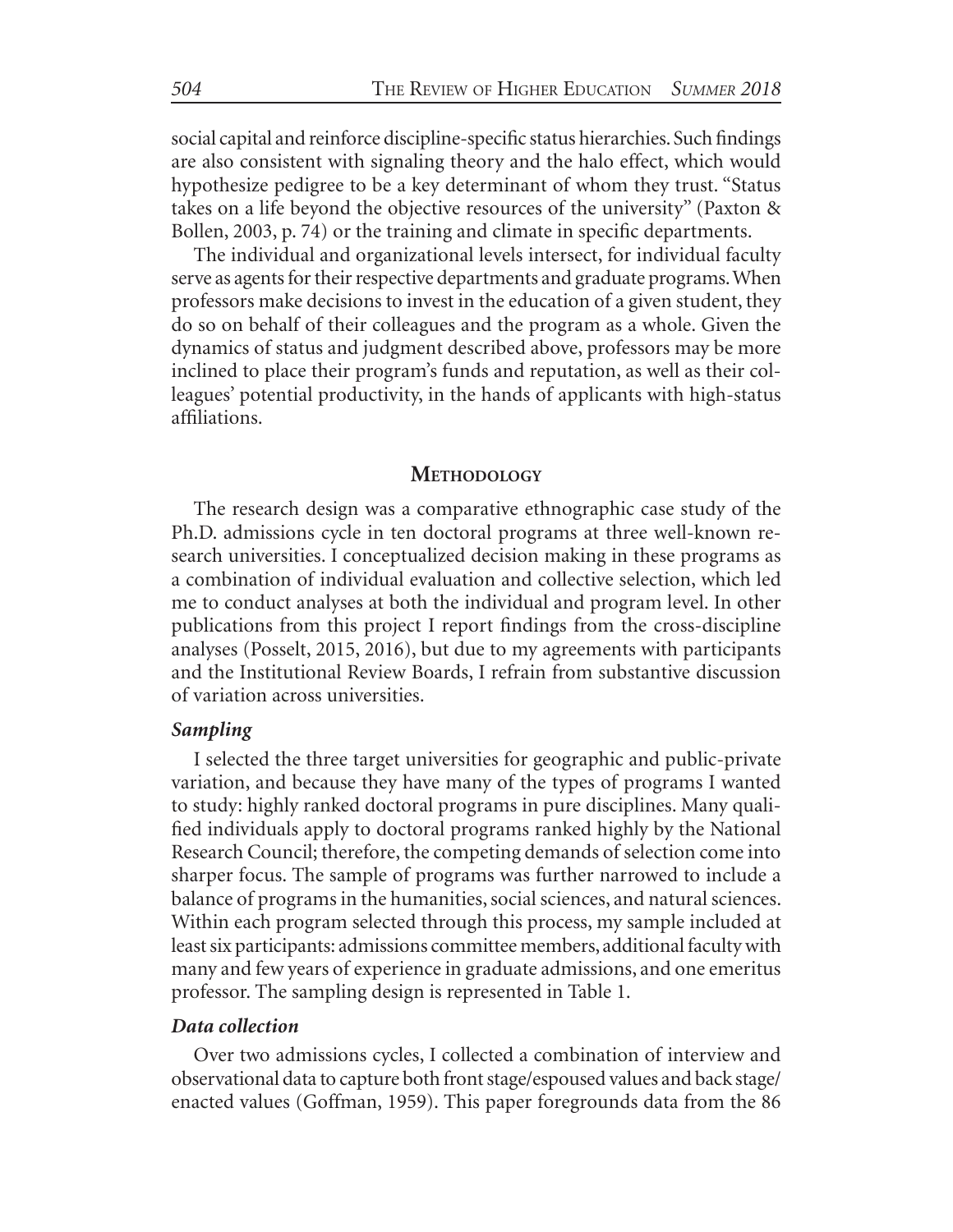| Year 1                           | Year 2                                                  |                                                           |
|----------------------------------|---------------------------------------------------------|-----------------------------------------------------------|
| Philosophy (I&O)                 | Philosophy (I&O)<br>Linguistics (I&O)<br>Classics (I&O) | • Admissions<br>committee chair &<br>members              |
| Economics (I)<br>Sociology $(I)$ | Political science<br>(I&O)                              | • Faculty with few &<br>years of admissions<br>experience |
| Astrophysics (I&O)               | Physics (I&O)<br>Biology (I)                            | • Emeritus faculty                                        |
|                                  |                                                         |                                                           |

| TABLE 1. |                                                         |  |
|----------|---------------------------------------------------------|--|
|          | <b>STRUCTURE OF SAMPLE AND TYPES OF DATA COLLECTION</b> |  |

interviews, in which I probed participants about the meanings of common criteria and the challenges of admissions work. I conducted semi-structured interviews of about 45 minutes with each admissions committee chair, the other current members of the admissions committee, and with one emeritus professor in each program.

In an initial informational interview with the admissions committee chair, I inquired into details of the admissions process and assessed interest in further participation in the study. The first interview with committee members occurred early in the admissions cycle, and, in it, we discussed participant academic socialization, previous experiences with graduate admissions, as well as important criteria and what they are perceived to signal. I conducted follow-up interviews just after admissions decisions had been made in order to discuss profiles of admitted and rejected students, how it came to be that those applicants were selected or not, and how the characteristics of highly valued candidates for faculty positions compare to those of compelling graduate school applicants. Using interview strategies employed by Tierney and Bensimon (1996) and Lamont (1992, 2009), I also inquired about "ideal types" of applicants in order to draw out the ways faculty conceptualized quality in relation to specific individuals.

# *Data Management & Analysis*

A professional transcriptionist transcribed 75% of the interview audio files, and I transcribed the remaining 25% to facilitate reflection on my practice as an interviewer and on the protocol. I used qualitative research software (NVivo version 9.2) for ongoing composition of memos, coding, and analysis of transcripts and field notes.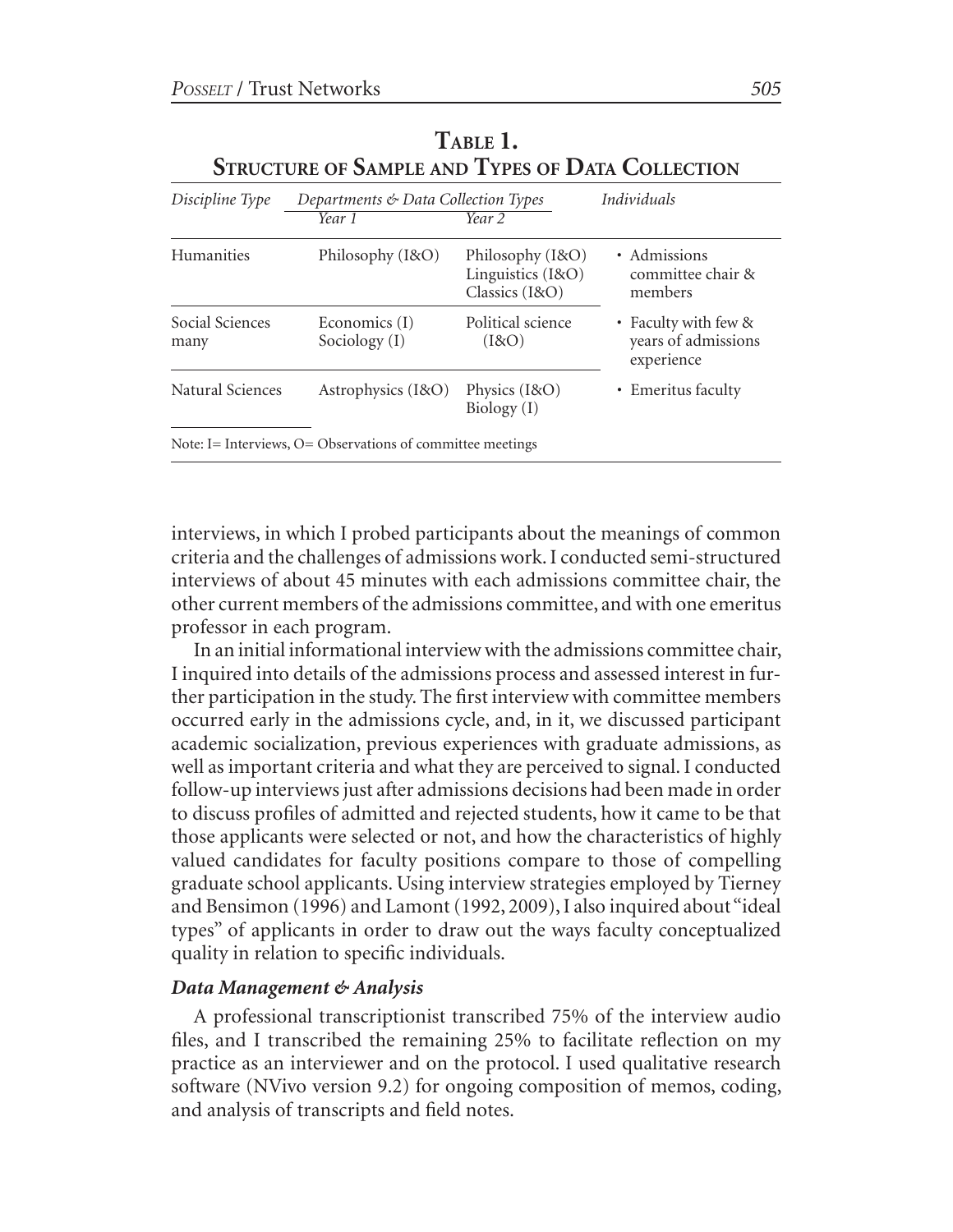My goal in analyzing the interview transcripts was to apprehend the meanings that faculty associated with various criteria and how they interpreted the information they have about applicants. I employed the constant comparative method's practices of open, axial, and selective coding (Corbin & Straus, 2008; Glaser & Straus, 1967; Miles & Huberman, 1994). Beginning with a list of eight admissions considerations as sensitizing concepts (GRE, Grades, Curriculum, Institutional affiliation, Research experience, Research interests, Personal background, Diversity), I conducted line-by-line coding of each interview transcript. Themes related to the work of interpretation became apparent as faculty discussed these criteria, so I added new codes such as "Ambiguity," "Incomplete information," and "Trust" as they emerged. A second round of coding each transcript, with the list of codes developed by that point, ensured that interviews analyzed early and late in the first round were subjected to the same set of codes.

Then, through axial coding, I developed more fine-grained versions of some codes (e.g., different types of ambiguity), aggregated other sets of codes (e.g., letters of recommendation and institutional affiliation together comprise pedigree), and established relationships among the themes. For example, I related developing trust in individual applicants with proxy judgments of institutional status; together, these patterns highlighted the presence of trust networks, as I discuss in detail below. Next, through selective coding, I developed a narrative that supported the findings by identifying how groups of axial codes related to one another.

Finally, to encourage the trustworthiness of the findings and to respect my participants as co-constructors of the results, I shared preliminary findings with the participants in the study who had been admissions chairs. These member checking conversations also allowed me to offer each program an assessment of the strengths of their current approach to admissions, how it compared with other programs, and possibilities for improving it.

#### *Limitations*

One limitation of the research design is an imbalance of data among the departments studied: Of the ten, six allowed me to observe their admissions meetings. This imbalance does not affect the present manuscript significantly, since I foregrounded the interview data in my analysis; however, future researchers who seek multiple perspectives on the admissions process might limit their data collection to participants or organizations that are willing to provide the same type of data. Also, as mentioned, IRB agreements prohibited me from naming the institutions in which I collected data; however, this information surely would have provided valuable context—and perhaps greater validity—to the findings about faculty institutional preferences. Future scholars of admissions might construct research designs in which all parties involved see minimal risk from disclosure of both the department and university.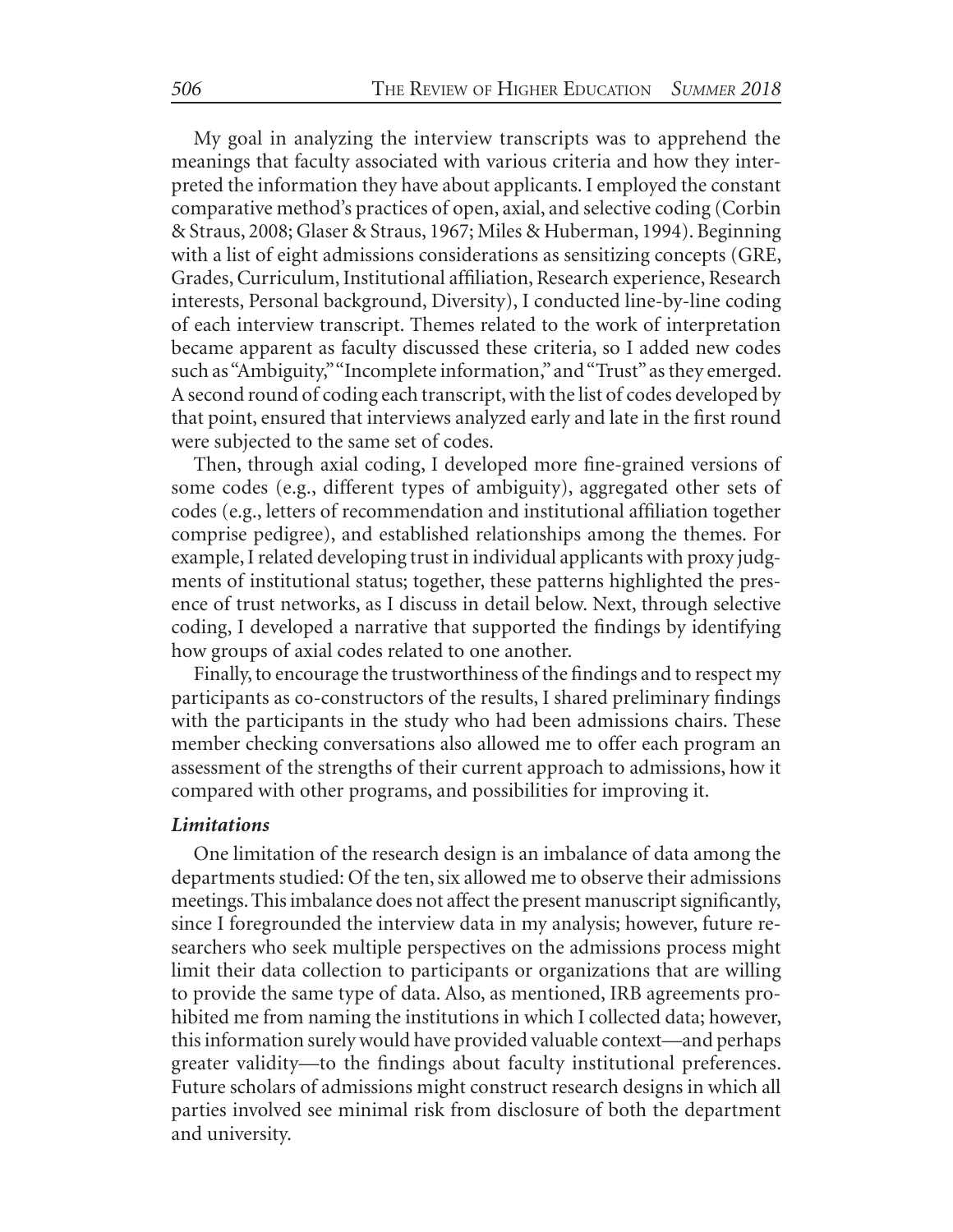# **FINDINGS**

Trust is a powerful form of social capital in graduate admissions, one that enables faculty to invest in the future of applicants whose relative merits are difficult to determine based on the evidence available. This key finding emerged from the substance of three major themes in the data, each of which is related to a type of uncertainty and type of trust in admissions. The first theme is consistent with previous halo effect research: professors' uncertainty about the relative quality of students' academic preparation leads them to gauge applicants' legitimacy through impressions of organizational affiliations. Second, amid uncertainty about what can safely be inferred from grades, GRE scores, and letters of recommendation, faculty lean heavily on the reputations of letter writers and their own relationships with the writers. Finally, admissions experience leads professors, over time, to judge applicants by comparing them with program alumni who share an institutional affiliation or other important qualities. I discuss each of these findings in turn, then offer a discussion of their consequences for admissions outcomes.

# *"You have so little else to go on:" Uncertainty About Academic Preparation Compels Attention to Institutional Reputation*

Rising GRE scores and college grade point averages among their applicants have reduced the utility of these criteria as means of distinguishing applicant qualifications. Essentially facing ceiling effects in these metrics, reviewers needed additional information to compare applicants. As an astrophysicist put it, "Grade point—most people said it doesn't really affect them very much because basically everybody in the pool—everybody in the final pool has such high GPAs that it's not meaningful." To respond to this dilemma, reviewers used other information in the application to add meaning to student grades. Specifically, they contextualized grades according to perceptions of the reputation of the institution where the grades were earned and the rigor of the student's curriculum. A sociologist, for example, explained his approach to evaluating students by comparing it to hiring new professors. I quote him at length:

R: What's great about hiring professors is we have direct evidence of exactly what they did… It's not easy, but it is information rich, whereas I would say graduate admissions is information poor. So then one tends, or we tend, a lot to rely on signals that are low quality like, one of the frequently used ones is the quality or prestige of the undergraduate school. Lousy signal, I think.

#### *I: Why is it valued so much do you think?*

R: Because you have so little else to go on. You have grades, which I think are a good signal. But the people we admit are always going to be right around 4.0. Then you have the ones at the margins coming with a 3.9 or 4.1. So grades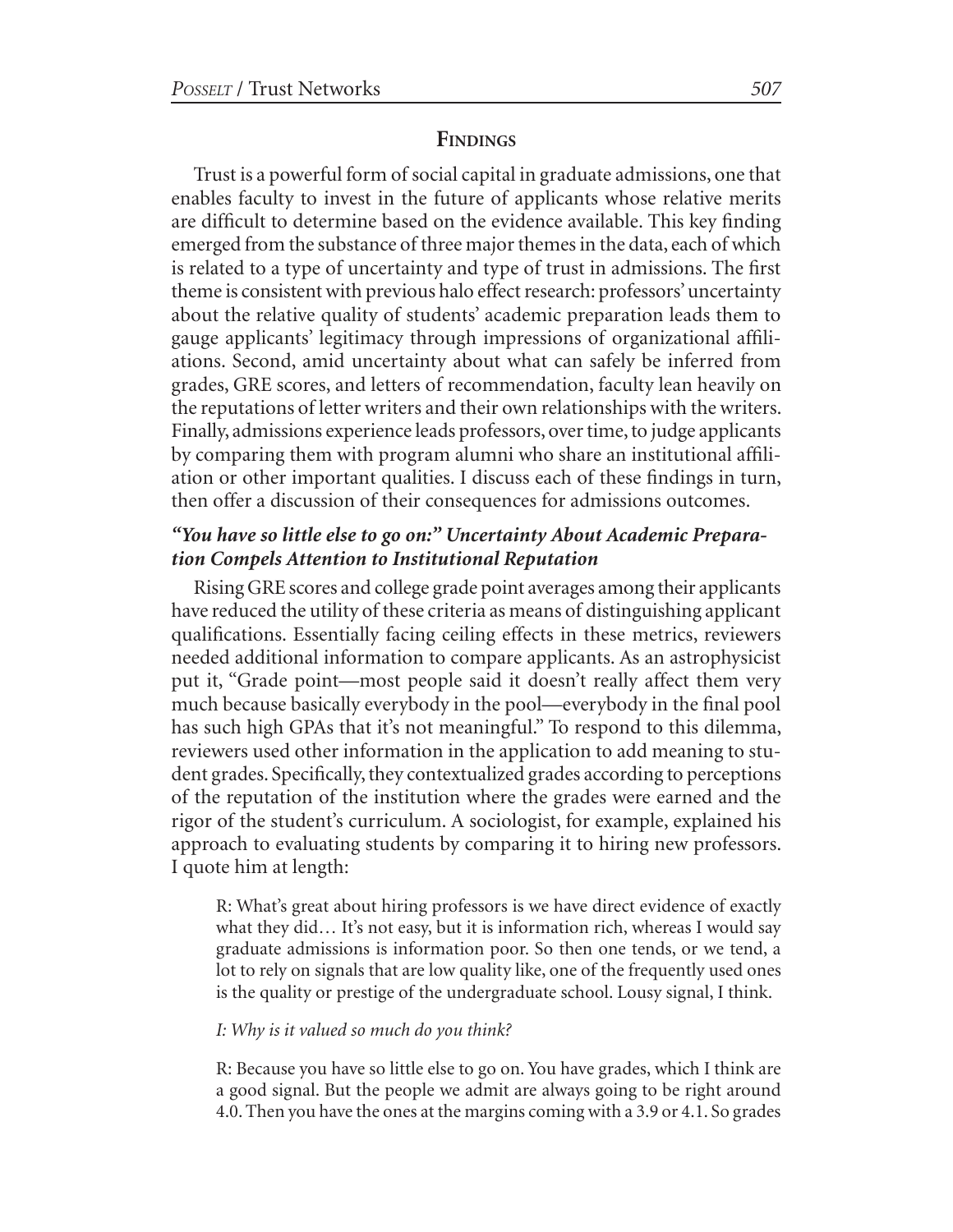are increasingly a lousy signal, especially at these elite places that just hand out the A's. So you don't even have that anymore… What else do you *have*? You have the tests, and yeah, we definitely sort of have an expectation of high scores on the test even though no one *likes* to use them. But increasingly, you have plenty of people who are really high on the test scores and really high on grades. Tons of those people. So *now* what do you use?

#### *I: It sounds like you're looking for variance.*

R: Right, right. So you use the prestige of the school.

Professors held concerns about grade inflation, the noisiness of GRE scores as a signal, and whether undergraduate prestige accurately predicts graduate student success; however, reading scores and grades in the context of the institution's reputation effectively broadened the range of the numeric metrics, making them more useful to reviewers*.*

Rankings were only one of several standards for institutional reputation. Unsurprisingly, the Ivy League constituted a meaningful in-group trust network, but so did flagship public universities in the natural sciences and elite U.S. liberal arts colleges like Reed, Williams, and Wesleyan in the humanities. Seeing one's own *alma mater* on a student application in several cases stirred professors on an emotional level, except in the case of one graduate student participant who felt his undergraduate training had been weak. Such variation by discipline and personal experience are consistent with research that finds organizational "legitimacy ultimately exists in the eye of the beholder" (Zimmerman & Zeitz, 2002, p. 416).

In contextualizing grades according to highly personalized institutional status hierarchies, faculty reviewers effectively destandardized the scales for grades and grade point averages as indicators only of academic preparation or achievement. On one end of the new GPA range was low grades from a college that was unfamiliar or whose training in the discipline the reviewer regarded as weak. On the other end was a high GPA from an Ivy League university or other college with a reputation for strong undergraduate preparation in their discipline. Strong performance at strong institutions "carries more weight" and was awarded "higher marks" in the review process. Somewhere in the middle—and thus more difficult to interpret—were applications that noted strong grades from unknown universities or middling grades from prestigious ones. These cases challenged professors, for they seemed to be incommensurable with cases for whom the GPA *and* the institution's reputation sent clear, well-aligned signals about quality. For example, a sociologist described the committee's uncertainty about a student with a high grade point average from an institution they had never heard of: "I thought some of the things he had written were brilliant," my participant explained, "but I could see the risk. This guy could completely explode in our faces." The applicant had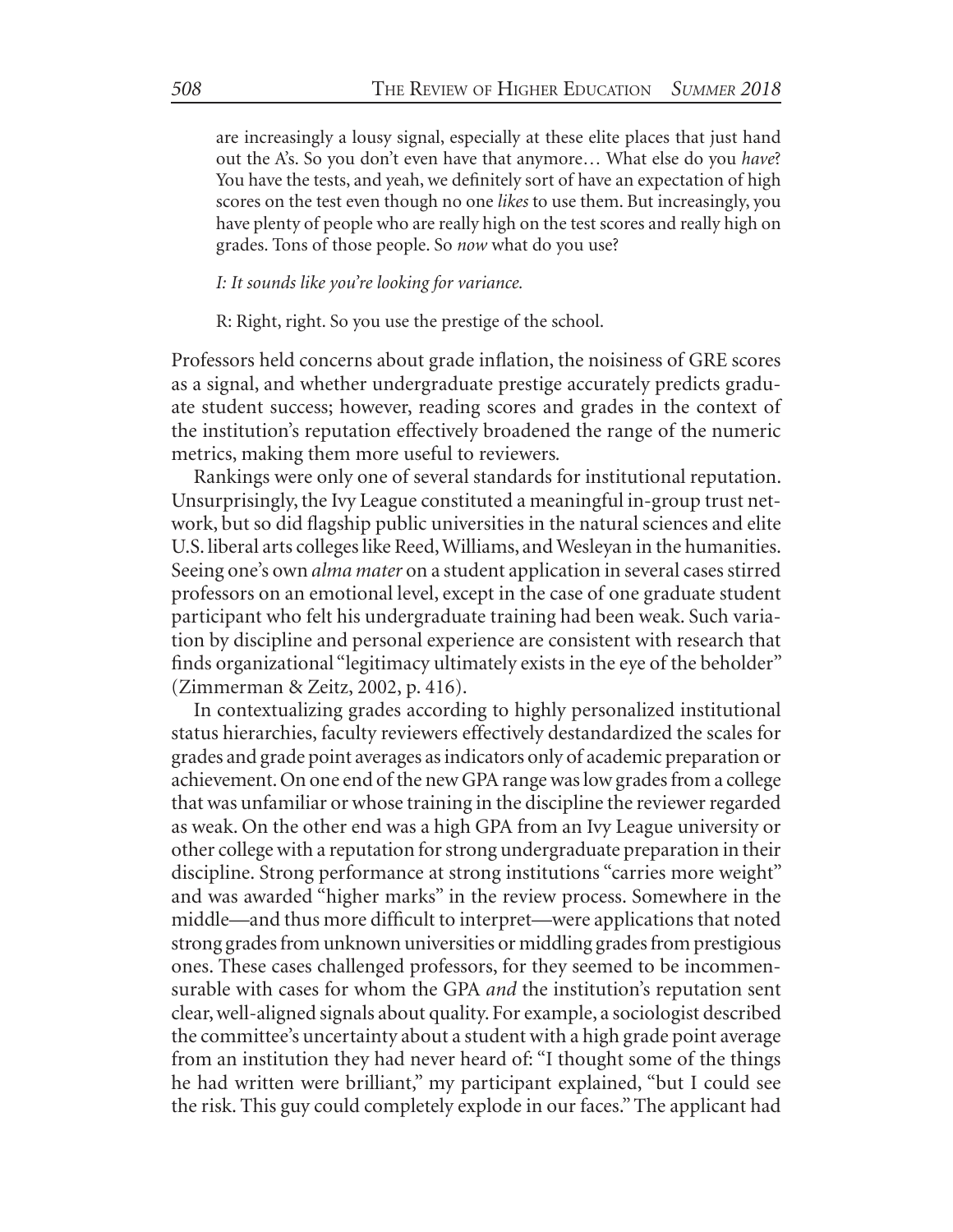already published a book in the discipline, but it was in another language, and the institution the student had attended was not in the United States.

Among applicants from universities unknown to reviewers, international students were thought to be particularly challenging to evaluate. Institutional context was usually just one of many ambiguities in an international applicant's file, and most professors in my sample were familiar with only a small handful of colleges and universities abroad. In biology, the admissions chair wanted international students to "count" in their diversity metrics, but he argued that due to rising demand from international applicants and their uneven training within and across countries, they should privilege applicants from known institutions. "The way international application works," he explained, "is that there is a cloud of random applications, but good applications come in pipelines."

Even students from well-known universities abroad could be difficult for professors to judge if their grades did not fall along the familiar four-point scale. I had the following exchange with Will, a mid-career philosopher. He lamented,

So many of the students come from radically different systems. We had one applicant whose undergraduate degree was in Iraq. I don't know how to interpret Iraqi grades. We also had quite a few Oxford applicants this year. I was getting to the point of knocking on doors of colleagues to ask, 'Does a 73 mean we really like them, or it's really terrible?'

I followed up by asking, "In the absence of somebody's door to knock on, how do you make sense of those?" He paused, eventually answering, "For some reason, I just discount them pretty heavily because I'm just guessing." Although grades have been found in both single-discipline and multidisciplinary studies of graduate admissions to be one of the most important predictors of admission (Attiyeh & Attiyeh, 1997; Gropper, 2007), it may be a weaker relationship among international students.

A few participants expressed discomfort with their colleagues judging student grades in the context of a college's or university's reputation. A junior scholar in the humanities noted that committees can never know which courses on a transcript have been graded on a curve, for example, and three expressed worries about grade inflation. "We don't know enough about their scores," she said, and then continued:

I mean, I know there is some grade inflation in the private schools like Harvard and that's alright. Maybe it's different to get a better grade at UCLA. But then, I think it's too much to think about all of those because I don't have any information, so it can be misleading.

Absent obvious variance in grades and trust in their commensurability (Espeland & Stevens, 1998) across courses, institutions, and national education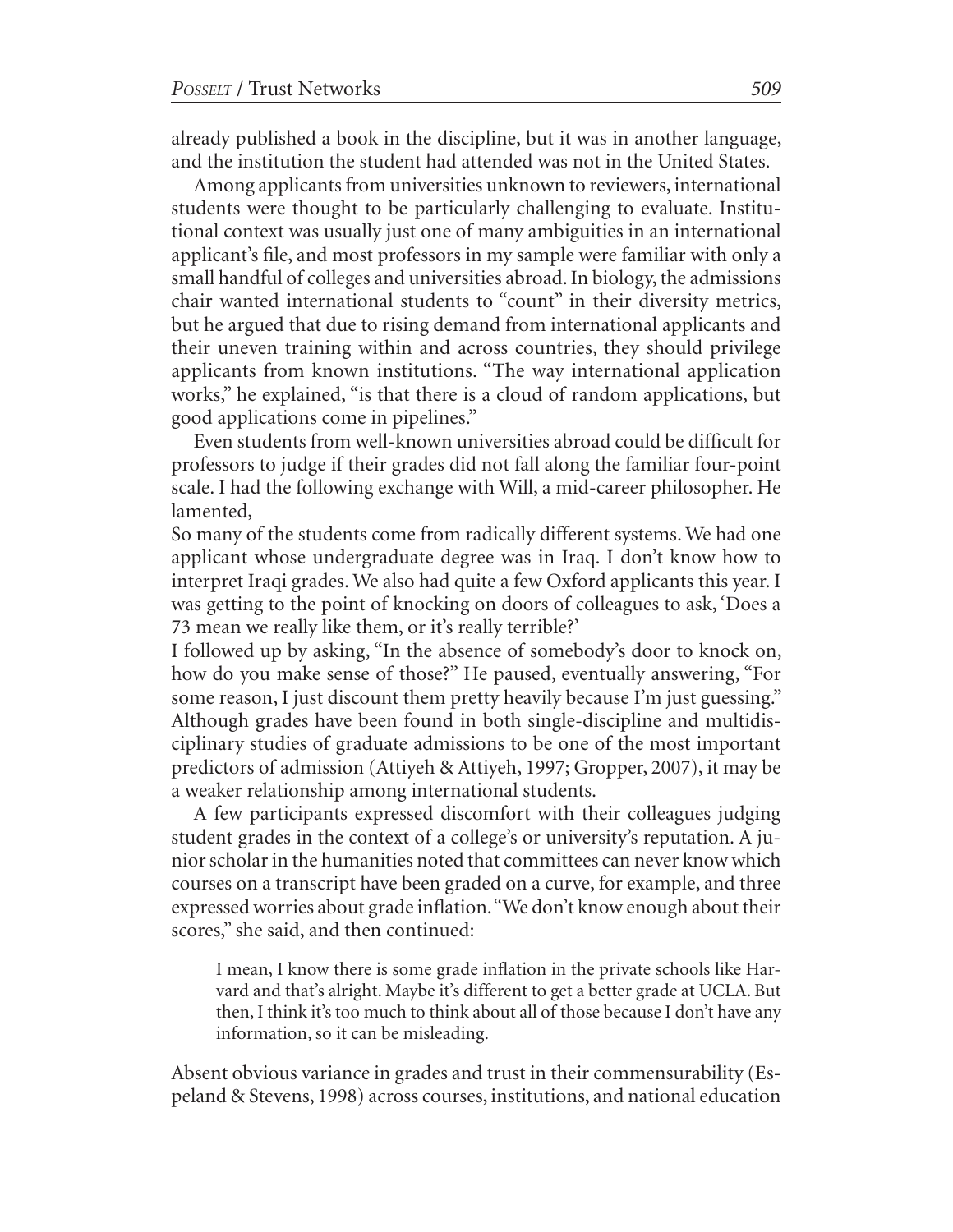systems, professors fell back on their impressions of institutional reputation.

# *"But we just don't know the letter writers:" Uncertainty About Letters of Recommendation and Their Authors*

Letters of recommendation enabled professors to fill in informational gaps about personality, "soft skills," and other non-cognitive qualities such as motivation and enthusiasm that they wanted to gauge but which they did not trust to be satisfactorily captured by GRE scores or grades. For example, one scientist made a case to infer personality from letters:

People are more than their facts. You've just seen the tip of the iceberg. You don't really know them. They might be stunning underneath and could do breakthrough science, but it's also important that you get along with them and won't have to push them.

However, participants worried that American letters of recommendation have become so inflated that their praise should not be taken at face value. Effective interpretation required, as a number of participants put it, "reading between the lines," sensitivity to euphemisms, and noting both "what people say and what they don't say." And in this context where reviewers were, as a philosopher admitted, "looking for a reason to cut," *any* negative comment could become magnified in readers' consciousness and interpreted as a red flag. Similarly, if a letter writer used generally positive language in a reserved tone, committees debated whether the tone should be interpreted as indicative of the writer's personality or as a lack of enthusiasm about the applicant.

Trusting relationships with letter writers thus aided professors in interpreting letters of recommendation. Readers expressed that a letter's praise was more "trustworthy" or "reliable," for example, if it came from a known source. They tried to glean signals of false praise—worried about investing a student who would ultimately fail to succeed. I asked one biologist, "What difference does it make to know the letter writer?" and he elaborated:

What it means is that we can really, truly evaluate their letters because you *know* them. Sometimes if there are questions, we will actually just contact them. And say, 'You know, this sounds like you're saying the student is really good, but there are some issues.' That's one of the things you have to learn when you start to evaluate these applications, to be able to read the letters. It's rare to get a really bad letter, but there are some letters that on the surface may look good, but with enough reading and enough experience, you know this is really kind of a lukewarm letter *[laughs]*. And if it's a candidate that looks otherwise very strong, and it's someone in the U.S., we will sometimes take the opportunity to let them clarify what they really think.

As with institutional affiliations, a first-hand relationship with a letter writer was thought of as the best grounds for trustworthiness, but participants also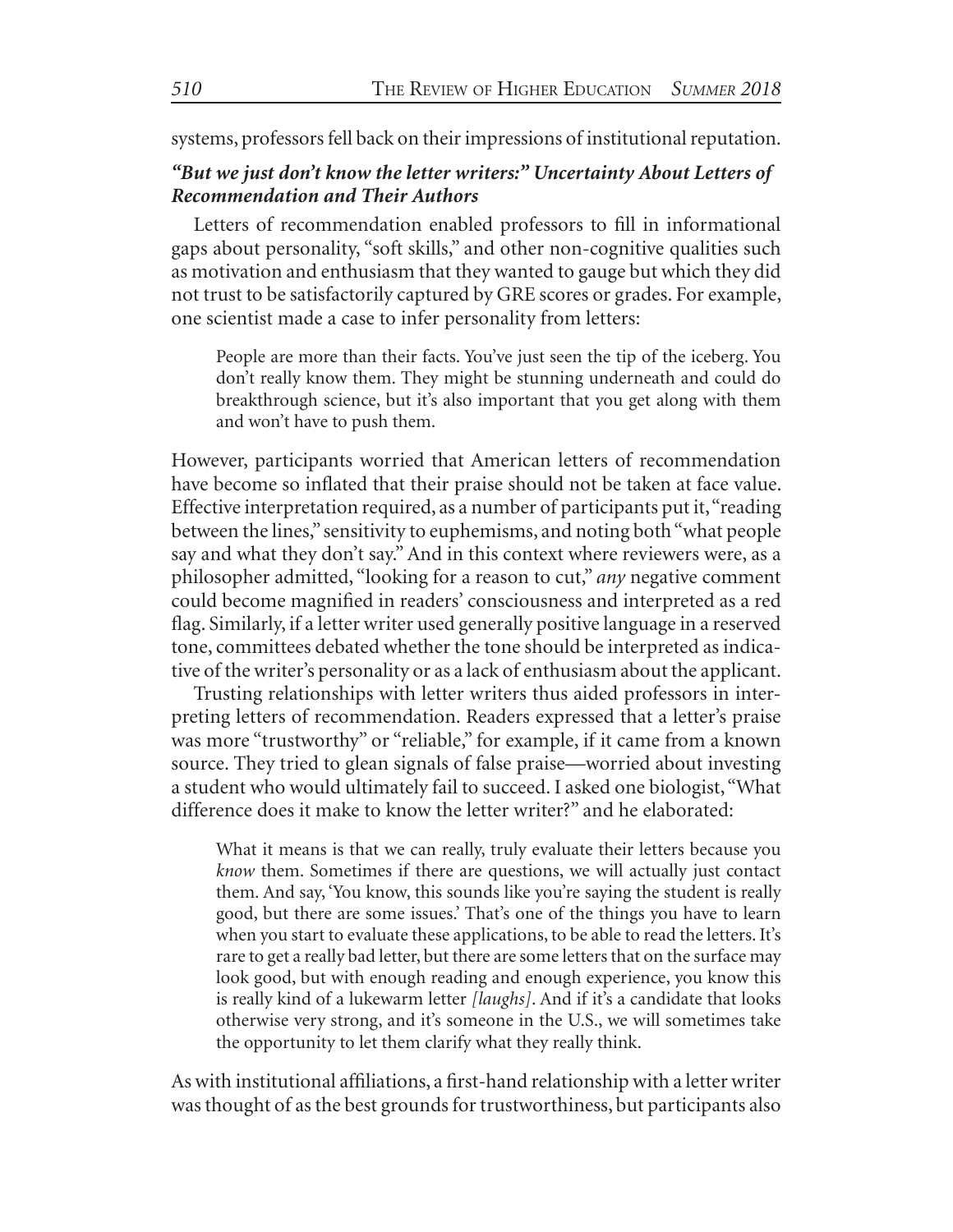mentioned the importance of the letter writer's reputation as a scientist and letter writer. As the biologist quoted above went on to say:

If they letter writer is, you know, you've read their science and you just think the world of them, then that carries a lot of weight. If the letter writer is someone who does mediocre work, that carries a lot less weight.

However, it was not only scholarly reputation that affected how much "weight" a letter would carry. A famous scholar in the humanities was mentioned multiple times in one department for being untrustworthy as a letter writer because he wrote "spectacular letters for everybody." And importantly, when a letter was deemed untrustworthy, it ultimately hurt the applicant, for the information gaps that necessitated letters in the first place persisted.

One applicant in philosophy was discounted altogether after a conversation that started with a member of the committee noting how one of the letter writers, "sounded like he was in love with her." They followed by reading some lines from this letters which—I had to agree— could be read as more than a professional endorsement. The letter discussed her appearance, for example, and what a "simply insane" move it would be for the program to let her "slip through their fingers." They laughed and laughed together about this case, but it quickly became clear to me as an observer that they would no longer be able to take her seriously as a candidate. This case was just one of many instances where trust in a letter writer provided a bottom-line basis for offering or denying admission. In the same philosophy committee, for example, the final word on discussion of three cases included:

"The letter was written by a graduate student. I don't know how to read that."

"I trust her [the letter writer] a lot, so it's powerful."

"But we just don't know the letter writers."

Therefore, just as trusting the quality of a college or university facilitated judgment in the absence of confidence about grades' signaling power, trust in the authors of recommendation letters facilitated judgment when the sincerity of letters' praise could be unclear. Trust networks thus consist of both the universities or colleges in which students have enrolled and individuals who are willing to vouch for the student's quality.

# *"It doesn't mean a replay, but then again, it might!:" Expanding Trust Networks Through Alumni Relationships*

Neither uncertainty about academic preparation nor ambiguity about the trustworthiness of letters of recommendation would matter so much if it were not for a third, more fundamental type of uncertainty: whether the student was likely to succeed. As a senior professor of classics put it, "My first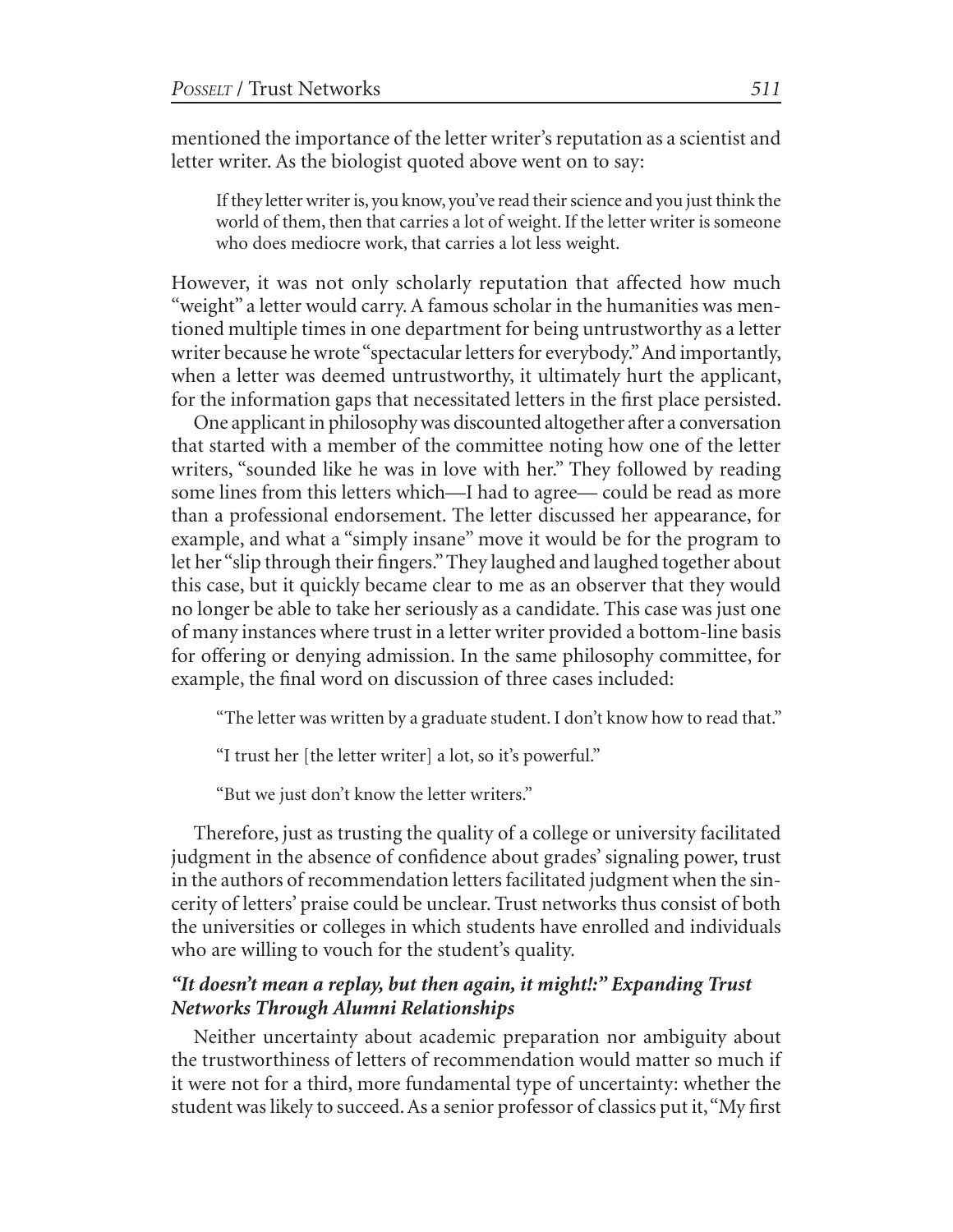thing about graduate admissions is that we do it as conscientiously as we can, but it is a crap shoot. It really is. We don't know who's going to blossom and who isn't. We have not found reliable predictors." His comment is consistent with frequent off-handed comments by other participants that compared admissions decisions to "gambling" and "betting." For better or worse, faculty managed the uncertainty of this "crap shoot" by comparing their applicants with recently enrolled students and alumni. Individually and in discussions with one another, they updated their beliefs about which applicants would be likely to succeed by reflecting upon the performance of program alumni who possessed what they considered to be similar profiles, including shared institutional affiliations.

Availability bias (i.e., the tendency to make decisions on the basis of the most recent information available rather than the most complete information) could creep in when judging applicants from colleges and universities that had sent them few applicants over the years or which sent students who subsequently struggled in their programs. Recent memories of students who had struggled with coursework, qualifying exams, and/or the dissertation loomed especially large in their minds. However, there were also instances in which faculty came to favorable views of students and institutions through the performance of their alumni. Through a series of strong Ph.D. students in their program who had received M.A. degrees from a moderately selective public university, faculty in one of philosophy program had come to view that university as a trustworthy training ground.

As a rich example of how faculty learned to think differently about applicants, I share details from my interviews with Luke, an enthusiastic physicist who chaired his department's admissions committee. He discussed at length how reviewers' uncertainty about college quality could shape judgments of applicant quality. Applicants "are all flawed," he said with a straight face. "It may sometimes be a totally irrelevant flaw, just that they are from a college that we don't know about at all. That could be a flaw, or it could be totally irrelevant, but it does give me some uncertainty." Later in our interview, he recounted the accomplishments of an alumna who nearly had not been admitted because of her college affiliation. "We were a little concerned, and ...it was totally irrelevant. [She was] a great catch." I probed, "Does a situation like that end up changing how you screen future individuals?" He gave me a knowing look, and said, "Um, it's called *experience* on some level, but not in a systematic way." With each additional year of experience working in admissions and year of opportunity to observe students' educational performance, faculty felt they were better able to use past and present students' characteristics, experiences, and achievement as a basis for judging applicants.

Extrapolating from the performance of other students who had gone to the same undergraduate institution was one example of a broader strategy of classifying applicants, which faculty used to manage the uncertainty of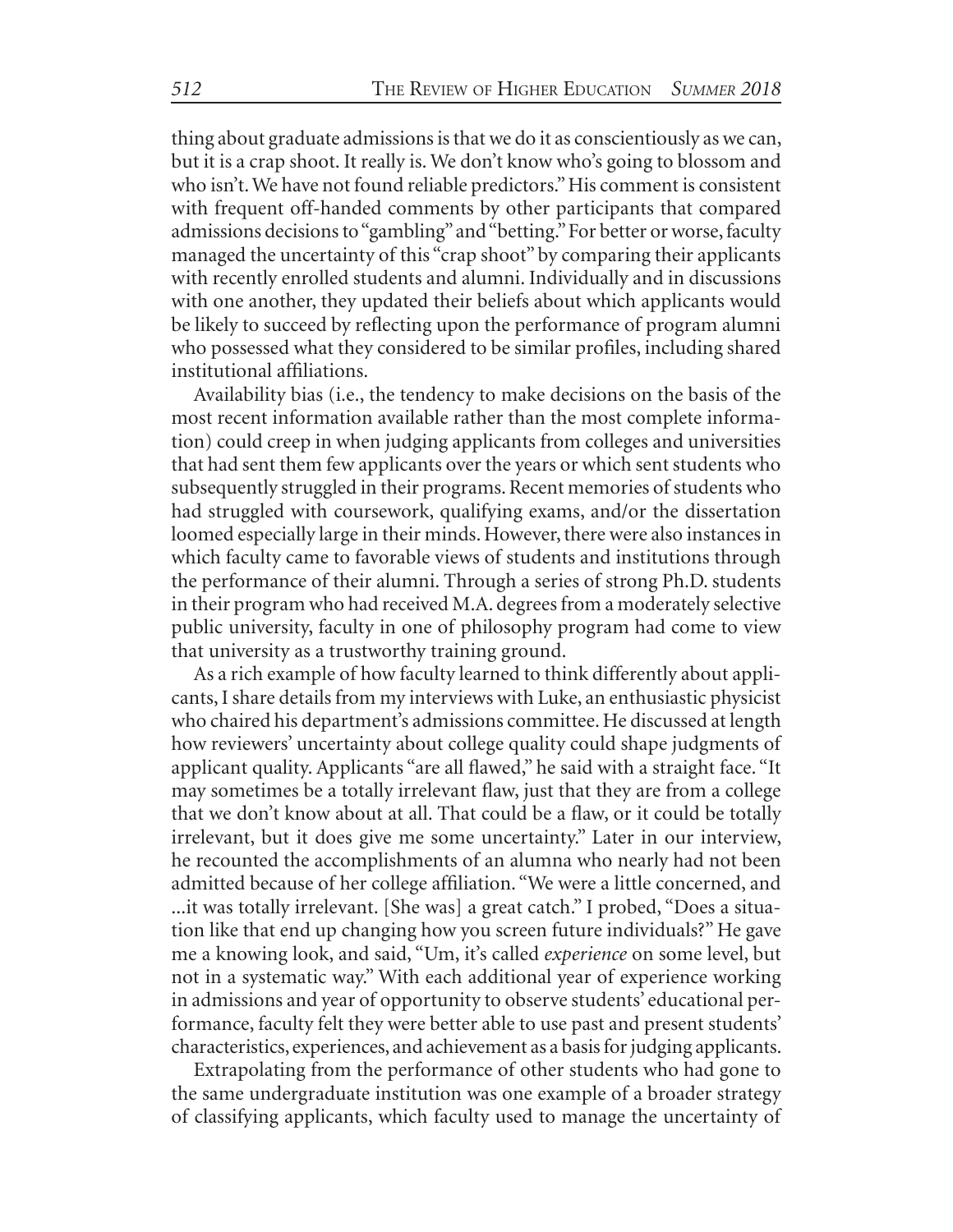admissions. Luke also discussed with me how, as chair, he struggled with the mandate to serve as the "memory" of the admissions committee. He acknowledged that "because each of them [students] are different," typing them was bound to result in "mistakes." He provided an example of misclassification and how the committee thought about the applicant:

Somebody had a misleading, high GPA from whatever school we thought was reputable, but he actually turned out to do poorly. You say, 'Whoa. What if we get somebody else that has a high GPA from the very same school?' Well, it's not the same person you know. It doesn't mean a replay, but then again, it might! *[He laughs]* So we're sort of like, 'Ok. What do I do with that? I don't know! I don't know what to do.' And that means we will make mistakes…. Some will struggle for the reason that we were a little apprehensive about in the first place, but others we look and say, 'How on earth could we have seen that from the application? How could I have seen that? Other people with the same characteristics are doing so smoothly.' I tell my colleagues, 'Well you know, um, look. I mean, don't beat yourself up too bad. Do your best.'

Unlike the first two themes, the finding about faculty extrapolating from alumni performance to predict applicant performance helps reveal what it takes to *change* trust networks. If the network is not already institutionalized, trust networks typically develop informally and slowly. Expanding them only through the admissions process is an imperfect process of learning that requires extending admission offers that feel risky at the time.

# **DISCUSSION**

I found in this study that trust is a powerful form of social capital in admissions, one that facilitates willingness to invest in a student despite incomplete evidence of present preparation and future success. The relations of trust that facilitate admissions occur not only between persons; they are also organized and institutionalized in networks consisting of postsecondary institutions and the students and faculty who have been affiliated with them. Although some networks like the Ivy League and Big Ten are well established, I found that trust networks are not static, that faculty engage with them based on their own experience, and that they could be expanded or narrowed through reports about the performance of program alumni.

These findings are consistent with results of recent social psychological experiments that decision makers default to stereotypes in the presence of ambiguity (Epley & Krueger, 2005) and that dense networks encourage information flow by improving access to trusted information (Bitekine, 2011; Coleman, 1990). In graduate admissions, the lack of clarity about how prior grades and letters of recommendation should be interpreted, and the related difficulty of predicting with confidence which applicants were likely to be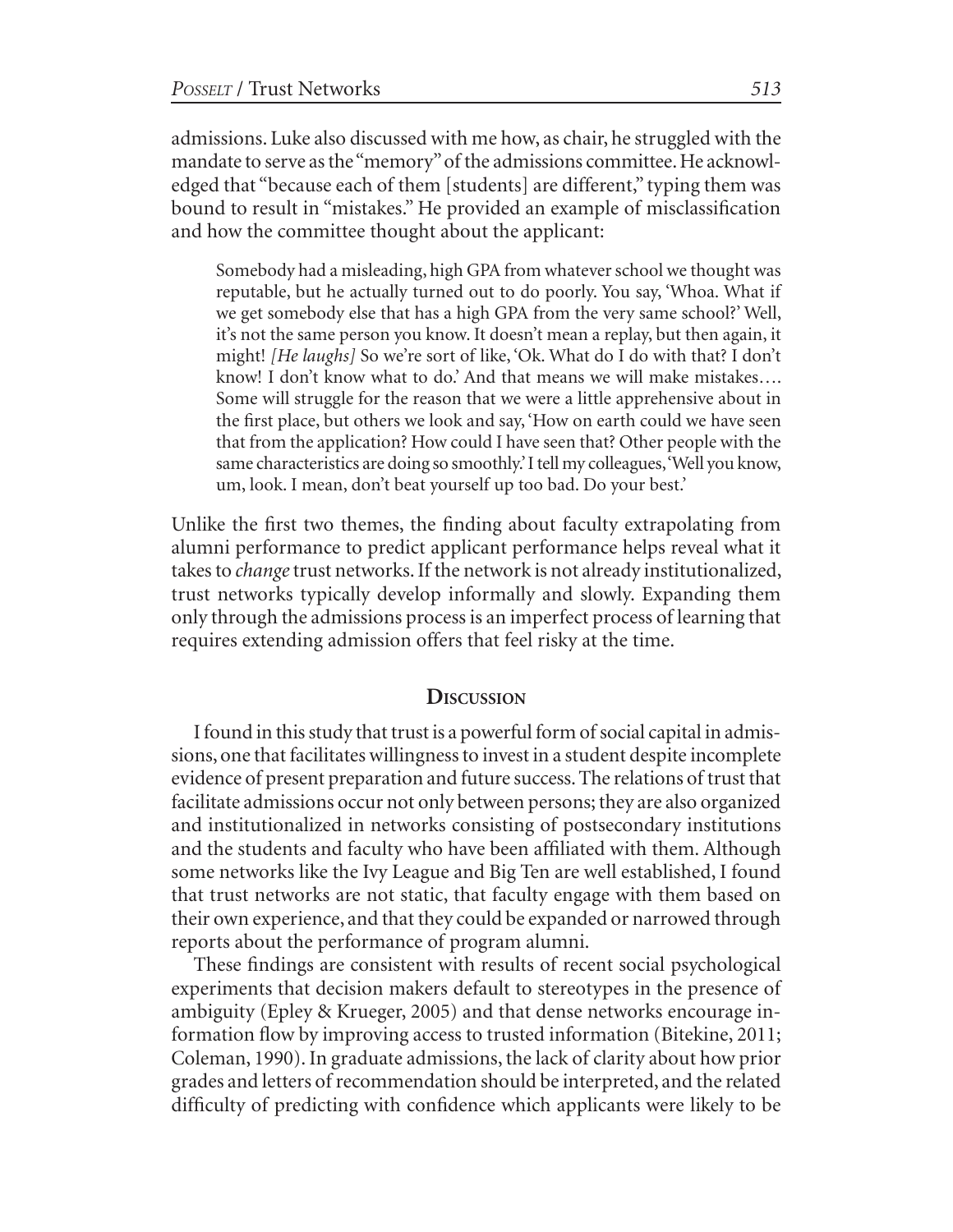successful, led faculty to make proxy judgments of quality rooted in perceptions of trust and distrust. Specifically, their judgment was influenced by their trust in the *quality of undergraduate institution* (i.e., because the rigor of a given student's training may be unknown), the *reputation of recommendation letter writers* (i.e., because the sincerity of praise is often unclear), and their judgments of program alumni with similar characteristics (i.e., due to availability bias). Together, these individual and institutional relationships compose trust networks that faculty routinely leaned upon to augment the incomplete information available.

Professors' deference to institutional reputation in the face of uncertainty about qualifications is also consistent with social and economic theory. Their devaluing applicants from unfamiliar institutions, for example, comports with research on status judgments of organizations (Bitekine, 2011; Podolny, 1994; Sauder et al., 2012) and signaling theory, which asserts that predictive uncertainty elevates the value attributed to high-status signals (Spence, 1973). This sociocognitive explanation for pedigree's value complements other interpretations, which emphasize cultural dynamics including homophily (Posselt, 2015; Rivera, 2015) and/or its effect of reproducing existing power relationships in a given field (Bourdieu, 1977).

Findings also support social theory about trust that repeated encounters (such as that which occurs when an undergraduate program repeatedly sends graduates to the same Ph.D. program) help individuals learn whether trust is warranted (Buskins, 2002). Following an initial decision to trust, the trustor gains information from the trustee's behavior about whether extending trust was a wise decision. Follow-up behavior thereby leads the trustor to adjust or update his beliefs about trustworthiness. In admissions, repeated encounters with various 'types' of applicants induces the decision maker to perceptions of trust or distrust when a particular applicant who shares traits of those 'types' is under consideration. Faculty inexperience with a range of applicant "types" (Stevens, 2007) may narrow the range of applicants whom a professor perceives as trustworthy, or may bias her toward applicants with credentials similar to her own. Through this process, trust may operate as a core "mental state" mechanism (Demeulenaere, 2011, p. 79) that can also help explain evidence of elite cultural homophily (Posselt, 2016; Rivera, 2015).

To the extent that trust in applicants becomes a matter of perceptions about their status and pedigree, however, it can be a double-edged sword. It facilitates decisions in the absence of desired information but can also harden lines of institutional stratification by unnecessarily calling into question the quality and belonging of those affiliated with institutions that have weak name recognition or which have previously sent few students. In short, the micro-level interactions between professors and graduate school applicants both reflect and can help to create macro-level structural inequalities in higher education today. Given Black, Latino, and Native American underen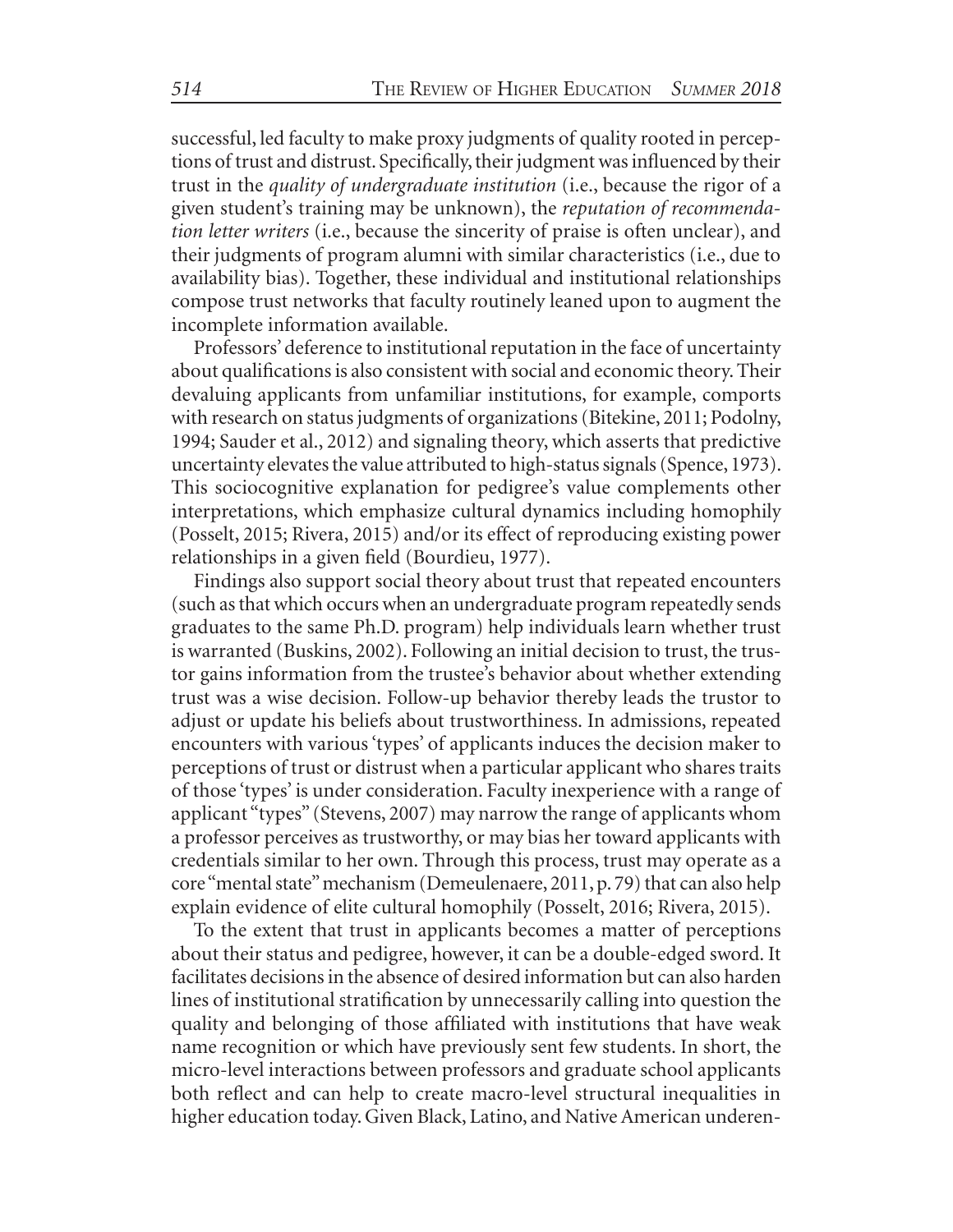rollment in the most selective U.S. undergraduate institutions (Carnevale & Strohl, 2013; Posselt, Jaquette, Bastedo, & Bielby., 2012) achieving more equitable graduate enrollments will require broadening trust networks beyond the usual feeder institutions and paying greater attention to recruitment in general (Rogers & Molina, 2006). With the need to open or broaden trust networks in mind, I turn to discuss the implications of this study.

#### **IMPLICATIONS**

Findings presented here open new directions for scholarship on admissions and on trust networks in higher education, and can contribute insights to improve the conduct and policy of both graduate and undergraduate admissions. I comment on each of these in detail.

# *Implications for Future Research*

This study identified patterns that quantitative methods are well positioned to assess using a larger sample of programs and universities than those that I studied. For example, Attiyeh and Attiyeh's (1997) analysis of factors associated with graduate admission is due for an updating, and in the course of that work, one could reanalyze the strength of college selectivity or ranking as correlates with admission. To test the hypothesis that faculty contextualize grades using institutional reputation, one could use multilevel logistic modeling to explore the relationships of undergraduate institutional selectivity with the odds of admission, both as direct influences and as mediated by undergraduate GPA. Alternatively, in a single-level model, researchers could assess whether there are significant interaction effects between college grades and college selectivity in predicting graduate school admission outcomes.

This work also suggests specific directions for exploring the structure of networks influencing graduate and undergraduate admissions. Researchers have used social network analysis to examine discipline-specific institutional exchange patterns at the faculty level (See, for example, DiRamio, Theroux, & Guarino, 2009). Similar studies could capture networks of student exchange between undergraduate and graduate degree programs and the extent to which these networks overlap with disciplinary and national prestige hierarchies. Network studies of undergraduate admissions might map common high school to college pathways, such as those observed for a given group of postsecondary institutions (e.g., public flagships, Ivy League, MSI's) or for the high schools in a particular metropolitan areas or state. Considering such data longitudinally would enable us to visualize the trend that highachieving and high-income students *increasingly* enroll in postsecondary institutions outside their state.

Finally, the findings of this study invite other scholars to apply and extend the theory of trust networks to understand their role as social glue and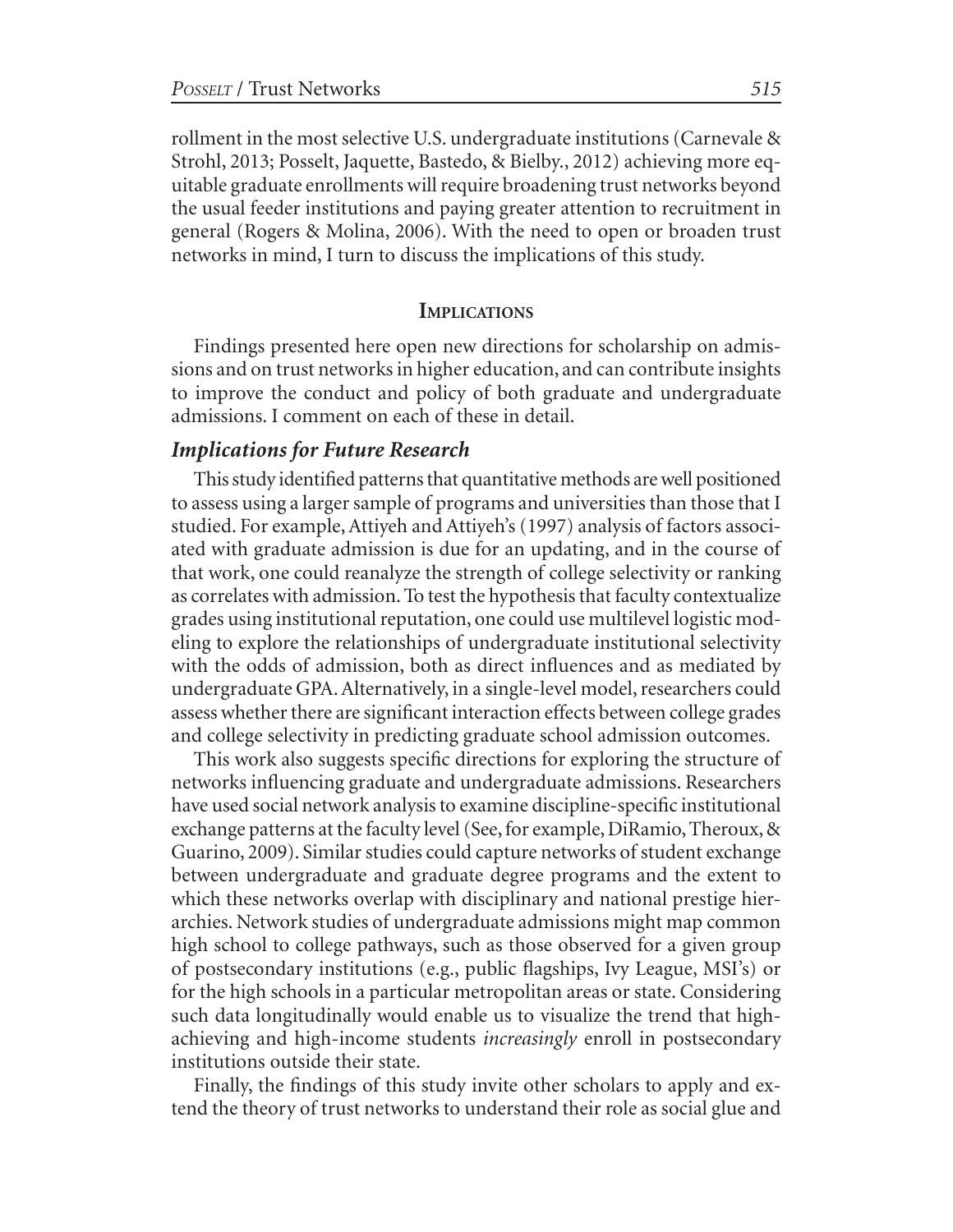social capital in higher education. In this paper, I used the case of faculty judgment in graduate admissions to argue that trust networks have both individual and organizational dimensions, and that when decision makers serve as representatives of their department or university, these dimensions may intersect. In future research, researchers might operationalize trust as an individual or organizational capacity and measure it as a factor shaping any number of social relations in higher education, such as the ability of diverse groups of students or faculty to learn together effectively. Knowing that trusting relationships are positively related to organizational effectiveness in other domains (Tilly, 2005b), future studies of organizational culture in higher education could examine the interactions, experiences, and conditions that encourage or compromise trust. I would go so far as to maintain that research on trust is essential for the field of higher education, given the deep divides that separate groups of students from one another, faculty from administrators, and colleges from their communities.

## *Implications for Admissions Policy and Practice*

From a policy standpoint, this research highlights the role of elite college credentials in promoting access to doctoral education and the associated need for more equitable access to the undergraduate institutions that graduate programs privilege. Graduate programs receive applicants at the end of a long process of social selection, so unequal opportunities and outcomes at the K-12 and undergraduate levels carry forward and accumulate to manifest as stratification in graduate education (Posselt & Grodsky, forthcoming).

However, the findings also imply that selective doctoral programs would do well to acknowledge and broaden the trust networks—and conceptions of social capital and student quality more generally—that affect their admissions decision making. To this end, I have specific recommendations for admissions committees and graduate school administrators: As part of their leadership, admissions chairs can use current research to spark committee conversations about individual and group norms. Like other institutionalized preferences, the preference for pedigree often remains tacit, and this may contribute to its persistence; therefore, speaking openly about skepticism and/or support for particular institutions or institutional types may draw out assumptions that need to be challenged.1 Committees can also work with their graduate school to catalogue the institutions from which they have admitted and rejected students over the last decade, both to manifest implicit preferences and/or to highlight regions of the country and/or institutional types from which they

<sup>1</sup> Of course, there needs to be a modicum of trust among faculty themselves for such conversations to occur. Strong collegiality and a spirit of friendly debate made possible an environment where one professor could correct another's misperceptions about institutional affiliations.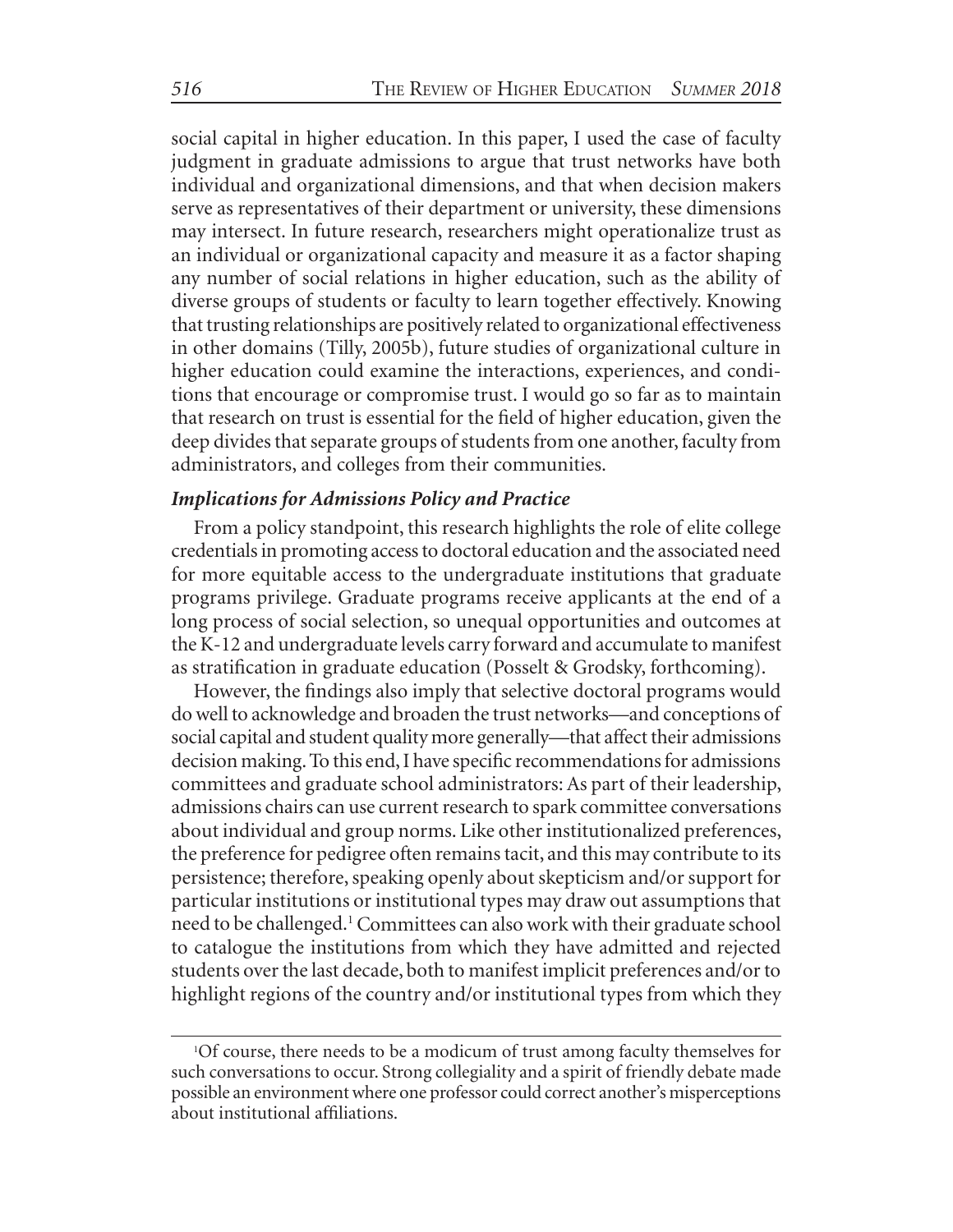rarely enroll students. Are they enrolling students from liberal arts colleges? From minority-serving institutions? How many of their admitted students started in community colleges? Bringing to the surface what it is about some institutions that produces a sense of support or doubt, as well as determining the presence of actual networks, may help faculty and administrators become more intentional about their recruitment and selection efforts. Finally, committees should discuss how they will manage the inevitable uncertainties that admissions evaluation entails, so they are less likely to succumb to the cognitive biases and stereotypes that uncertainty often induces.

My findings also indicated that broadening trust networks requires faculty to gain information that enables them to better contextualize student characteristics. To this end, graduate schools could provide resources to departments about the grading schemes used in different countries, to promote better interpretation of international applicants' academic performance. Broadening trust networks may also require committees to make admissions offers that seem risky at the time. To reduce perceived risks and increase access from minority serving institutions to historically white research universities and Ph.D. programs, there is a promising movement afoot to build institutional partnerships. Initiatives like the Fisk-Vanderbilt Bridge Program and the M|Core program in the University of Michigan's chemistry department represent efforts to broaden the trust networks that affect opportunities in graduate education.

Faculty with admissions responsibility may also need to gather more information about the quality of training that occurs in less selective institutions, as well as the benefits associated with enrollment in mission-driven colleges and universities, such as minority-serving and religious institutions. Administrators can encourage this learning by incentivizing faculty to take time to revisit their usual admissions routines and examine the evidentiary basis for commonly held assumptions about student and institutional quality. For example, two of the three universities in which I collected data offered university-wide events for those involved in admissions to learn more about current research and strategies to improve recruitment and yield; unfortunately, few faculty attended in the absence of incentive or accountability. With a process as decentralized as doctoral admissions, faculty development and other interventions to improve admissions should therefore also optimally occur at the program/committee levels.

## **CONCLUSION**

Karabel (2006) noted that selective admissions tend to privilege those students who are already advantaged. Just as a preference for applicants from elite college preparatory high schools has been one way that selective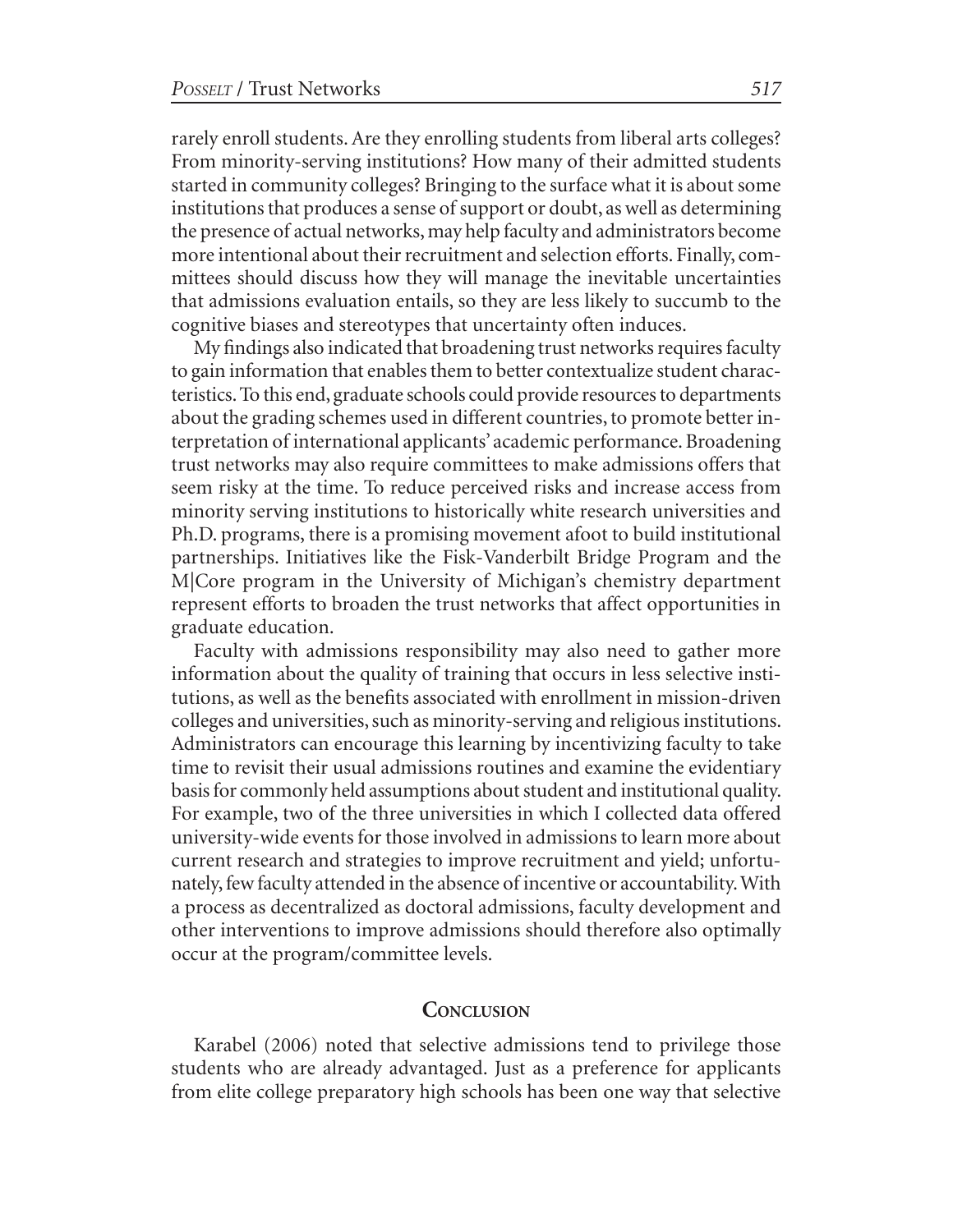colleges and universities indirectly reproduce social stratification, graduate programs' admission preference for students from elite colleges and universities contributes to inequality in graduate education and the labor market. To interrupt these patterns of social reproduction, I have argued in this paper that we need to acknowledge the sociocognitive function that pedigree plays in admissions—namely, in facilitating trust amid incomplete information. We need not impugn the role of trust in admissions, for it is inherent to most social transactions and indeed serves important purposes. Rather, the greater need – as with other aspects of the subjectivity that comes with professional judgment—is for decision makers to become more self-critical about their own instincts to trust. As an associate professor of classics summed up the ubiquitous challenge of admissions, "You just never know who the exciting student is going to be."

#### **REFERENCES**

- Attiyeh, G., & Attiyeh, R. (1997). Testing for bias in graduate school admissions. *Journal of Human Resources 32*(3), 524–548.
- Bastedo, M. N., & Gumport, P. J. (2003). Access to what? Mission differentiation and academic stratification in US public higher education. *Higher Education 46*(3), 341–359.
- Bitekine, A. (2011). Toward a theory of social judgments of organizations: The case of legitimacy, reputation, and status. *Academy of Management Review, 36*(1), 151–179.
- Borg, W. R. (1963). GRE aptitude scores as predictors of GPA for graduate students in education. *Educational and Psychological Measurement*, *23*(2), 379–382.
- Bourdieu, P. (1977). *Outline of a Theory of Practice*. Cambridge: Cambridge University Press.
- Bourdieu, P. J. (1986). The forms of capital. In J. G. Richardson (Ed.)*, Handbook of theory and research for the sociology of education* (pp. 241–258). Westport, CT: Greenwood Press.
- Bourdieu, P., & Passeron, J. C. (1977). *Reproduction in education, society, and culture*. Thousand Oaks, CA: Sage Publications.
- Burris, V. (2004). The academic caste system: Prestige hierarchies in PhD exchange networks. *American Sociological Review 69*(2), 239–264.
- Buskins, V. (2002). *Social networks and trust*. New York: Kluwer Academic Publishers.
- Campbell, J. (2009). *Attitudes and beliefs of counselor educators toward gatekeeping* (Unpublished doctoral dissertation). Norfolk, VA: Old Dominion University.
- Carnevale, A. P., & Strohl, J. (2013). Separate and unequal: How higher education reinforces the intergenerational reproduction of white racial privilege. Washington, DC: Georgetown Center for Public Policy. Retrieved from http://hdl. voced.edu.au/10707/263973
- Coleman, J. S. (1988). Social capital in the creation of human capital. *American Journal of Sociology, 94*(S1), S95-S120.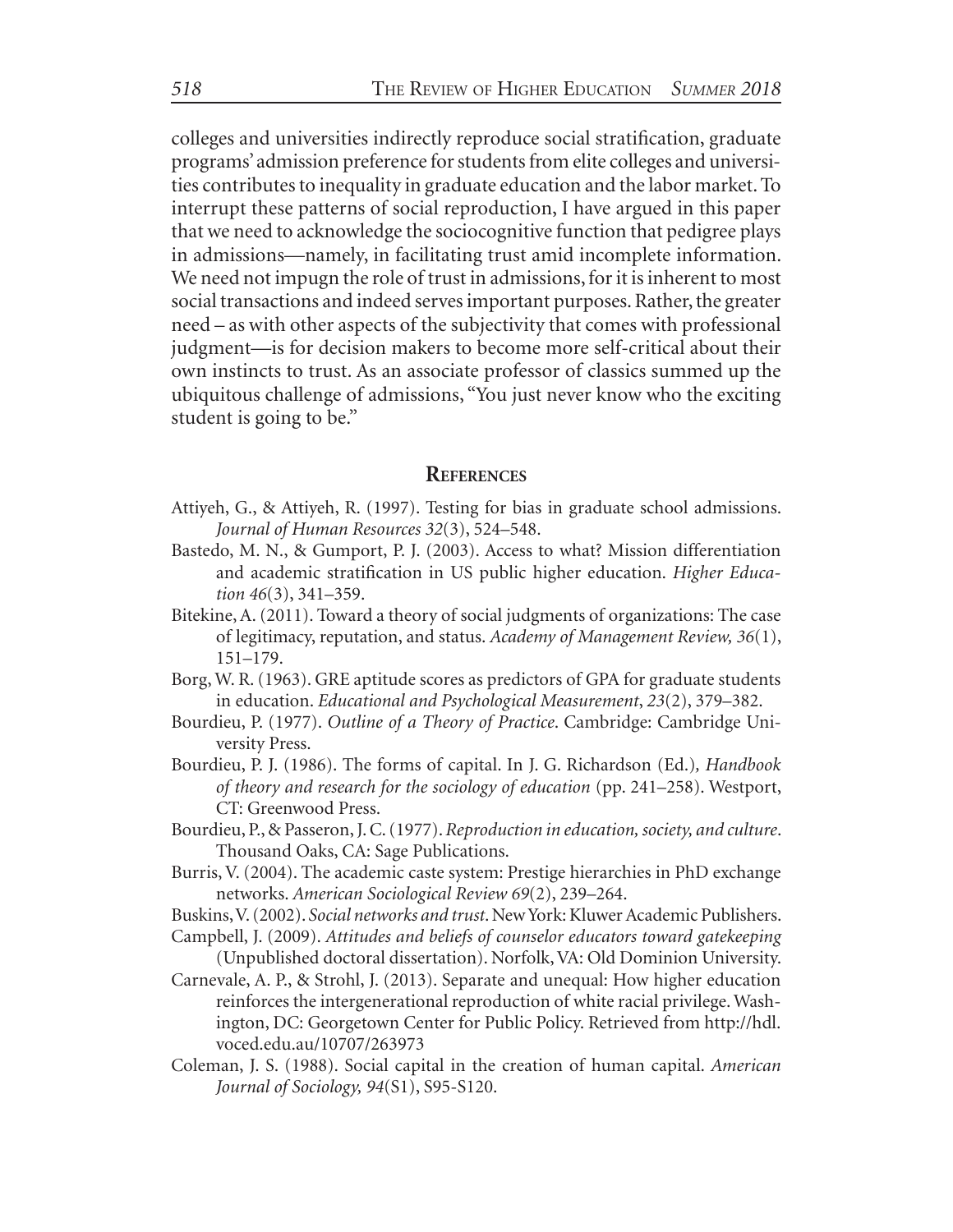- Coleman, J. S. (1990). *Foundations of social theory.* Cambridge, MA: Harvard University Press.
- Collins, R. (2010, Feb. 16). *Dominance in social attention space: The law of small numbers in intellectual networks and in violent careers.* Seminar given at Survey Research Center, University of Michigan.
- Corbin, J. M., & Strauss, A. L. (2008). *Basics of qualitative research: Techniques and procedures for developing grounded theory*. Thousand Oaks, CA: Sage Publications, Inc.
- Cureton, E. E., Cureton, L. W., & Bishop, R. (1949). Predictions of success in graduate study at the University of Tennessee. *American Psychologist*, *4*, 361–362.
- Danowitz Sagaria, M. A. (2002). An exploratory model of filtering in administrative searches: Toward counter-hegemonic discourses. *Journal of Higher Education 73*(6), 677–711.
- Demeulenaere, P. (2011). *Analytical sociology and social mechanisms*. Cambridge, England: Cambridge University Press.
- DiRamio, D., Theroux, R., & Guarino, A. J. (2009). Faculty hiring at top-ranked higher education administration programs: An examination using social network analysis. *Innovative Higher Education, 34*(3), 149–159.
- Epley, N., & Kruger, J. (2005). When what you type isn't what they read: The perseverance of stereotypes and expectancies over e-mail. *Journal of Experimental Social Psychology 41*(4), 414–422.
- Espeland, W. N., & Stevens, M. L. (1998). Commensuration as a social process. *Annual Review of Sociology 24*(1), 313–343.
- Fukuyama, F. (1995). *Trust: The social virtues and the creation of prosperity.* New York: The Free Press.
- Garces, L. M. (2012). Necessary but not sufficient: The impact of Grutter v. Bollinger on student of color enrollment in graduate and professional schools in Texas. *The Journal of Higher Education 83*(4), 497–534.
- Garces, L. M. (2014). Aligning diversity, quality, and equity: The implications of legal and public policy developments for promoting racial diversity in graduate studies. *American Journal of Education*, *120*(4), 457–480.
- Glaser, B. G., & Strauss, A. L. (1967). *The discovery of grounded theory: Strategies for qualitative research*. New York, NY: Aldine.
- Goffman, E. (1959). *The presentation of self in everyday life*. New York: The Overlook Press.
- Gopaul, B. (2015). Inequality and doctoral education: Exploring the "rules" of doctoral study through Bourdieu's notion of field. *Higher Education 70*(1), 1–16.
- Hedstrom, P., & Swedberg, R. (1998). *Social mechanisms: An analytical approach to social theory.* Cambridge: Cambridge University Press.
- Karabel, J. (2006). *The chosen: The hidden history of admission and exclusion at Harvard, Yale, and Princeton*. New York, NY: Houghton Mifflin Harcourt.
- Klitgaard, R. (1985). *Choosing elites: Selecting the "best and brightest" at top universities and elsewhere*. New York: Basic Books.
- Kohn, M. (2008). *Trust: Self-interest and the common good*. Oxford, England: Oxford University Press.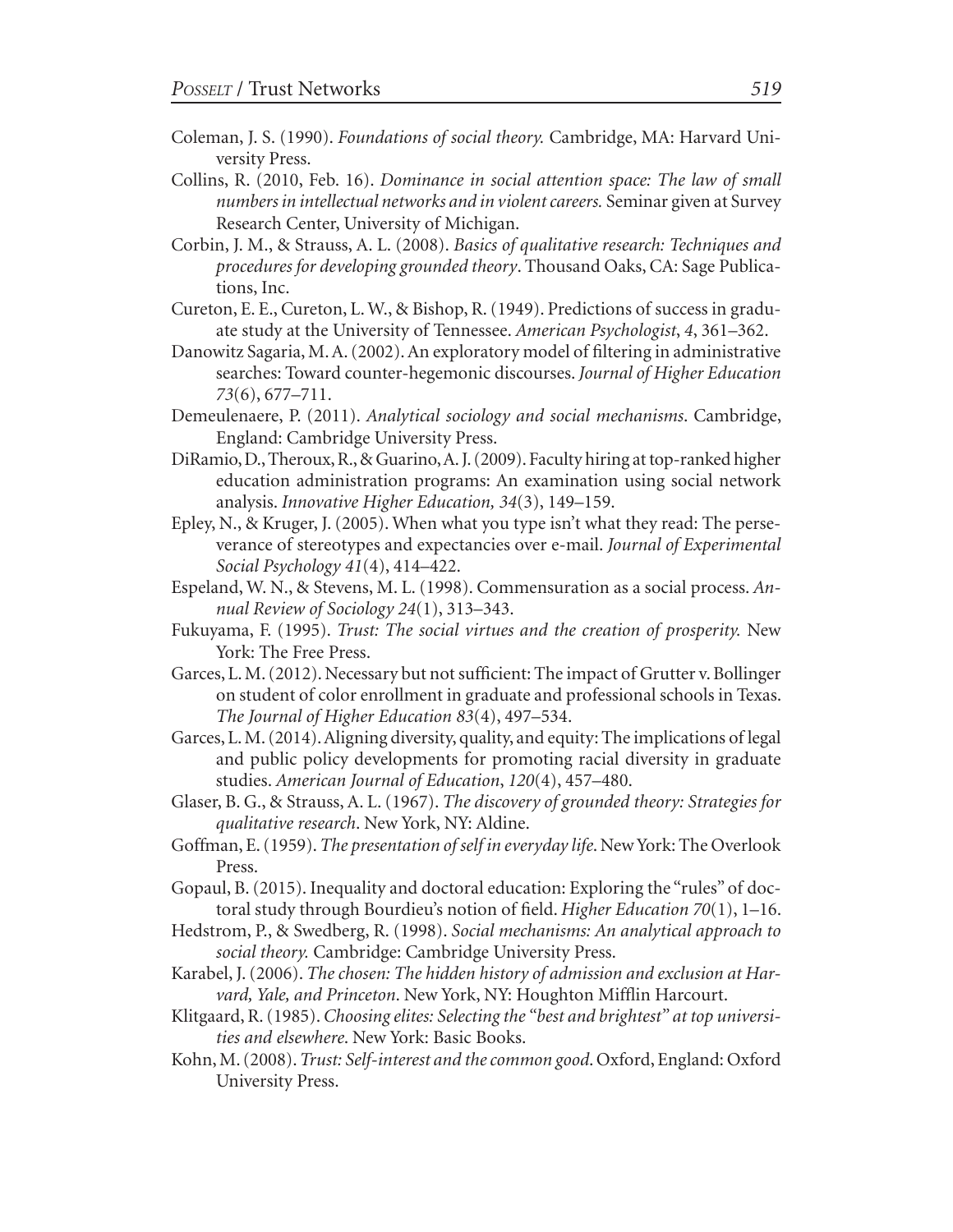- Kuncel, N. R. & Hezlett, S. A. (2007). Standardized tests predict graduate students' performance. *Science 315*, 1080–1081.
- Lamont, M. (1992). *Money, morals, and manners: The culture of the French and American upper-middle class*. Chicago, IL: University of Chicago Press.
- Lamont, M. (2009). *How professors think: Inside the curious world of academic judgment*. Cambridge, MA: Harvard University Press.
- Lang, D. (1987). Stratification and prestige hierarchies in graduate and professional education. *Sociological Inquiry*, *57*(1), 12–31.
- Lannholm, G. V. (1968). *Cooperative studies of predicting graduate school success*. (Special Report Number 68–3). Princeton, NJ: Graduate Record Examinations.
- Margolis, E., & Romero, M. (1998). " The department is very male, very White, very old, and very conservative": The functioning of the hidden curriculum in graduate sociology departments. *Harvard Educational Review*, *68*(1), 1–33.
- Miles, M. B., & Huberman, A. M. (1994). *Qualitative data analysis: An expanded sourcebook*. Thousand Oaks, CA: Sage Publications, Inc.
- Newman, R. I. (1968). GRE scores as predictors of GPA for psychology graduate students. *Educational and Psychological Measurement, 28*(2), 433–436.
- Paxton, P., & Bollen, K. A. (2003). Perceived quality and methodology in graduate department ratings: Sociology, political science, and economics. *Sociology of Education 76*(1), 71–88.
- Podolny, J. M. (1994). Market uncertainty and the social character of economic exchange. *Administrative Science Quarterly 39*(3), 458–483.
- Posselt, J. R., Jaquette, O., Bielby, R., & Bastedo, M. N. (2012). Access without equity Longitudinal analyses of institutional stratification by race and ethnicity, 1972–2004. *American Educational Research Journal*, *49*(6), 1074–1111.
- Posselt, J. R. (2014). Toward inclusive excellence in graduate education: Constructing merit and diversity in PhD admissions. *American Journal of Education, 120*(4), 481–514.
- Posselt, J. R. (2015). Disciplinary logics in doctoral admissions: Understanding patterns of faculty evaluation. *The Journal of Higher Education*, *86*(6), 807–833.
- Posselt, J. R. (2016). *Inside graduate admissions: Merit, diversity, and faculty gatekeeping*. Cambridge, MA: Harvard University Press.
- Posselt, J. R., Jaquette, O., Bielby, R., & Bastedo, M. (2012). Access without equity: Longitudinal analyses of institutional stratification by race and ethnicity, 1972–2004. *American Educational Research Journal, 49*(6), 1074–1111.
- Posselt, J. R. & Grodsky, E. (Forthcoming). Graduate education and social stratification. *Annual Review of Sociology.*
- Putnam, R. D. (2007). E Pluribus Unum: Diversity and community in the twentyfirst century the 2006 Johan Skytte prize lecture. *Scandinavian Political Studies 30*(2), 137.
- Putnam, R. D. (1995). Bowling alone: America's declining social capital. *Journal of Democracy*, *6*, 65–65.
- Rivera, L. A. (2015). Go with your gut: Emotion and evaluation in job interviews. *American Journal of Sociology*, *120*(5), 1339–1389.
- Rogers, M. R., & Molina, L. E. (2006). Exemplary efforts in psychology to recruit and retain graduate students of color. *American Psychologist, 61*(2), 143–156.